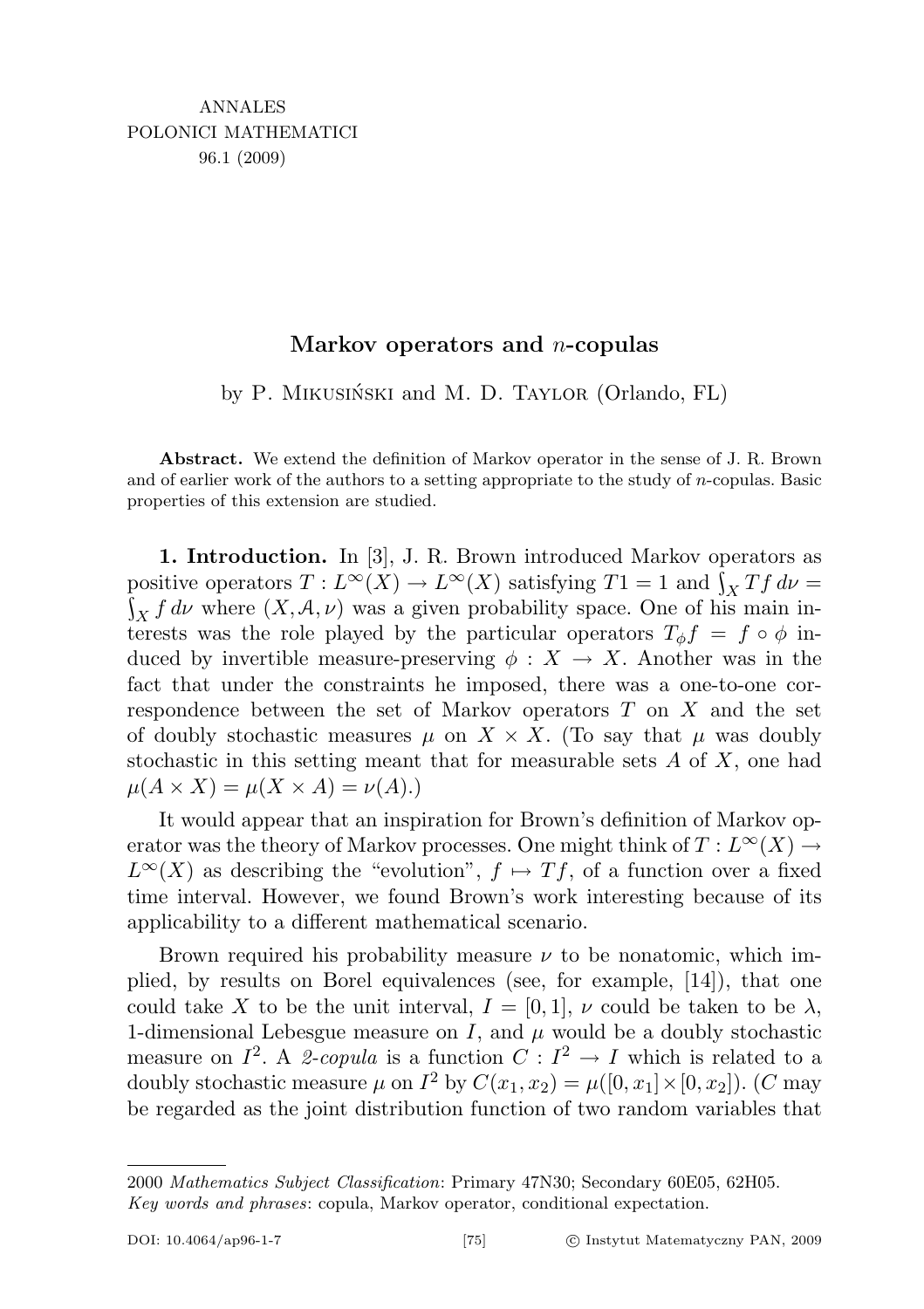are uniformly distributed over  $I$ .) Then one has the following:

$$
2\text{-copulas} \xrightarrow{\text{1-1}} \left\{ \begin{array}{c} \text{doubly stochastic} \\ \text{measures on } I^2 \end{array} \right\} \xrightarrow{\text{1-1}} \left\{ \begin{array}{c} \text{Markov operators} \\ \text{on } L^{\infty}(I) \end{array} \right\}.
$$

In [8]–[10], advantage is taken of the correspondence between 2-copulas and Markov operators to introduce and study a type of sequential convergence of 2-copulas. There is also a noteworthy connection between Markov operators and a certain product of 2-copulas that is introduced in [5] and that is of interest in the study of Markov processes: If  $A$  and  $B$  are 2-copulas, the 2-copula  $A * B$  is their product, and  $T_A$ ,  $T_B$ , and  $T_{A*B}$  are the associated Markov operators, then

$$
T_{A*B} = T_B T_A.
$$

Most work on copulas has been with 2-copulas. However, n-copulas for  $n \geq 2$  are also of interest. They can be used in modelling systems involving random variables and in studying dependence relations for  $n$ -tuples of random variables. (See [13] and [15] for an overview.) Some instances of a desire to push the use of copulas into higher dimensions are [2], [6], [12], and [16] where copulas are used to investigate measures of concordance.

It is the goal of this paper to generalize the concept of a Markov operator in a way that will be useful for the study of  $n$ -copulas. An important difference from the previously considered 2-dimensional case is that since we have many different factorizations  $I^n = I^p \times I^q$  of the *n*-dimensional cube, we have many different Markov operators  $T: L^{\infty}(I^p) \to L^{\infty}(I^q)$  associated with a given *n*-copula  $C$ . Some particular topics that we examine are these:

- 1. The association of Markov operators with integral kernels and partial derivatives of copulas.
- 2. "Joining" or "composing" copulas to obtain new copulas.
- 3. Convergence of copulas. The papers [7]–[10] use Markov operators to study this topic for 2-copulas. For this topic we draw on [11] which investigates approximations of n-copulas.

## 2. Markov operators. First, a few words about the general setting:

If  $(X, \mathcal{X})$ , and  $(Y, \mathcal{Y})$  are measurable spaces, then  $X \times Y$  is automatically considered to be the measurable space with the product  $\sigma$ -algebra  $\mathfrak{X} \times \mathfrak{Y}$ . We shall rarely bother to mention  $X$  or  $Y$  and shall just assume their existence.

We shall usually denote probability measures on X and Y as  $\mu_X$  and  $\mu_Y$ respectively. If  $\mu$  is a probability measure on  $X \times Y$ , we say that  $\mu_X$  and  $\mu_Y$  are the *marginals* of  $\mu$  provided

$$
\mu_X(R) = \mu(R \times Y)
$$
 and  $\mu_Y(S) = \mu(X \times S)$ 

whenever  $R \in \mathfrak{X}$  and  $S \in \mathfrak{Y}$ .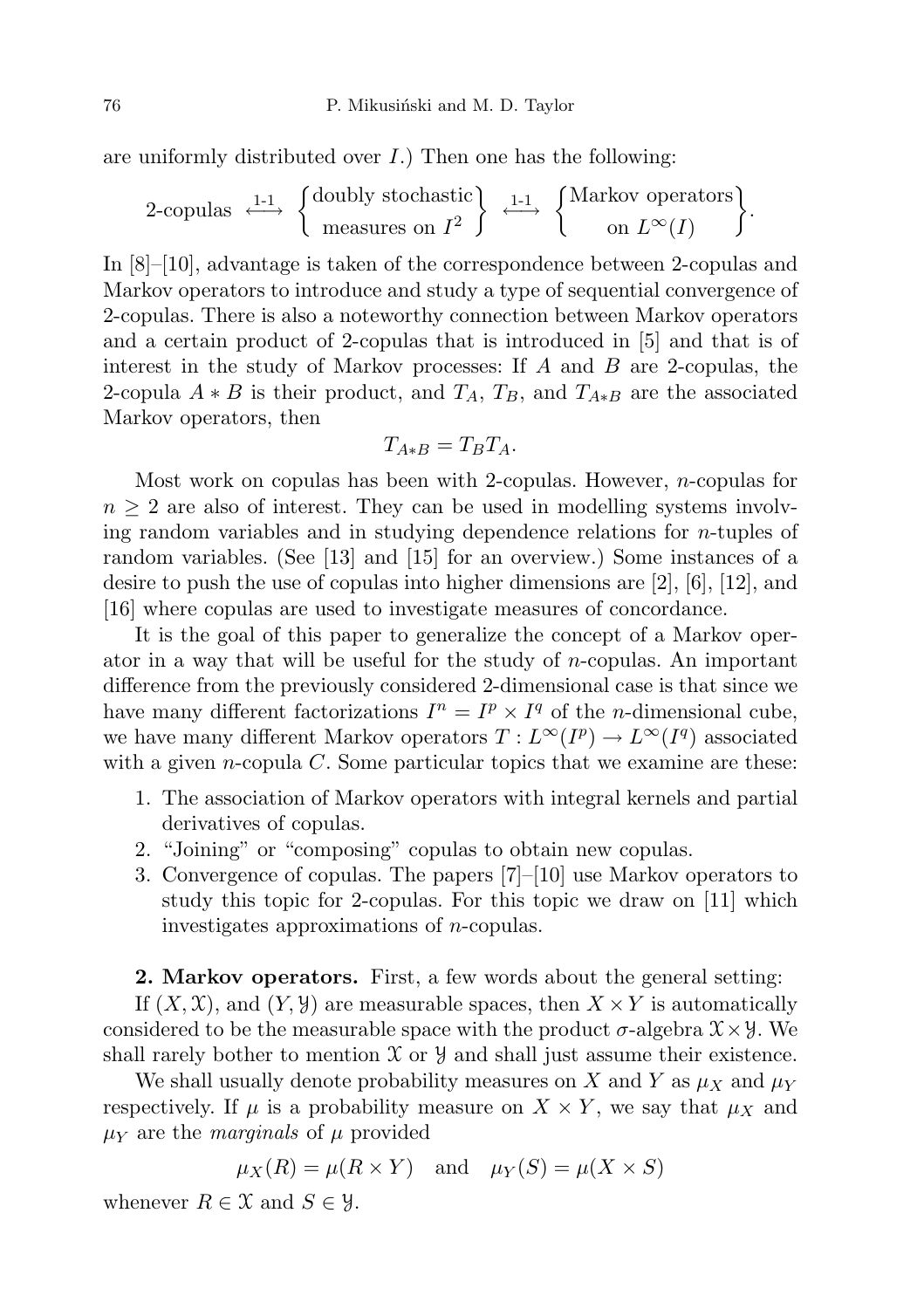Assume that  $\mu_X$  and  $\mu_Y$  are the marginals of  $\mu$ . If  $f : X \to \mathbb{R}$  is a measurable function, then, in a trivial way, we may consider that  $f: X \times Y \to \mathbb{R}$ by identifying f with f' such that  $f'(x, y) = f(x)$  where  $x \in X$  and  $y \in Y$ . Further, we may consider that  $L^p(X)$  " $\subseteq$ "  $L^p(X \times Y)$  for  $1 \leq p \leq \infty$ . In the case where  $1 \leq p < \infty$ , this follows from the fact that for  $f \in L^p(X)$  it can easily be seen that  $\int_X f d\mu_X = \int_{X \times Y} f d\mu$ . Indeed, for such f we have equality of  $L^p$ -norms,  $||f||_X = ||f||_{X\times Y}$ , so we are justified in simply writing  $||f||$ . Similarly we have  $L^p(Y)$  "⊆"  $L^p(X \times Y)$ .

Now we are ready for Markov operators.

DEFINITION 1. A linear operator  $T : L^{\infty}(X) \to L^{\infty}(Y)$  is called a Markov operator if

- (a)  $T1 = 1$ ,
- (b) for every  $f \in L^{\infty}(X)$ ,  $f \ge 0$  implies  $T f \ge 0$ ,
- (c)  $\int_Y Tf d\mu_Y = \int_X f d\mu_X$  for every  $f \in L^{\infty}(X)$ .

Note that (a) and (b) imply that Markov operators are bounded. Another basic property of Markov operators is that we can just as well take them as being defined on all the  $L^p$ -spaces for  $1 \leq p \leq \infty$ .

THEOREM 1. Let  $T: L^{\infty}(X) \to L^{\infty}(Y)$  be a Markov operator. For every  $p \geq 1$ , T has an extension to a bounded operator  $T: L^p(X) \to L^p(Y)$ .

*Proof.* Let  $f \in L^{\infty}(X)$ . Since

$$
\int\limits_Y |Tf|\,d\mu_Y\leq \int\limits_Y T|f|\,d\mu_Y=\int\limits_X |f|\,d\mu_X
$$

and  $L^{\infty}(X)$  is dense in  $L^{1}(X)$ , T has a unique extension to a bounded operator  $T: L^1(X) \to L^1(Y)$ . Hence, by the Riesz-Thorin theorem, T has a unique extension to a bounded operator  $T: L^p(X) \to L^p(Y)$  for every  $1 < p < \infty$ . ■

Example 1. Here is perhaps the simplest example of a Markov operator: Let  $\phi: Y \to X$  be a measurable map where the probability measure  $\mu_Y$  on Y is given and the probability measure  $\mu_X$  on X is defined by

$$
\mu_X(S) = \mu_Y(\phi^{-1}(S)).
$$

Then the map  $T: L^{\infty}(X) \to L^{\infty}(Y)$  defined by  $T f = f \circ \phi$  is easily verified to be a Markov operator.

EXAMPLE 2. A *doubly stochastic measure* is a probability measure  $\nu$  on the unit square,  $I^2 = [0, 1]^2$ , having the property that  $\nu(A \times I) = \nu(I \times A)$ the one-dimensional Lebesgue measure of  $A$  whenever  $A$  is a Borel subset of  $I = [0, 1]$ . In this example we construct a Markov operator that induces an analogue to a checkerboard approximation of a doubly stochastic measure.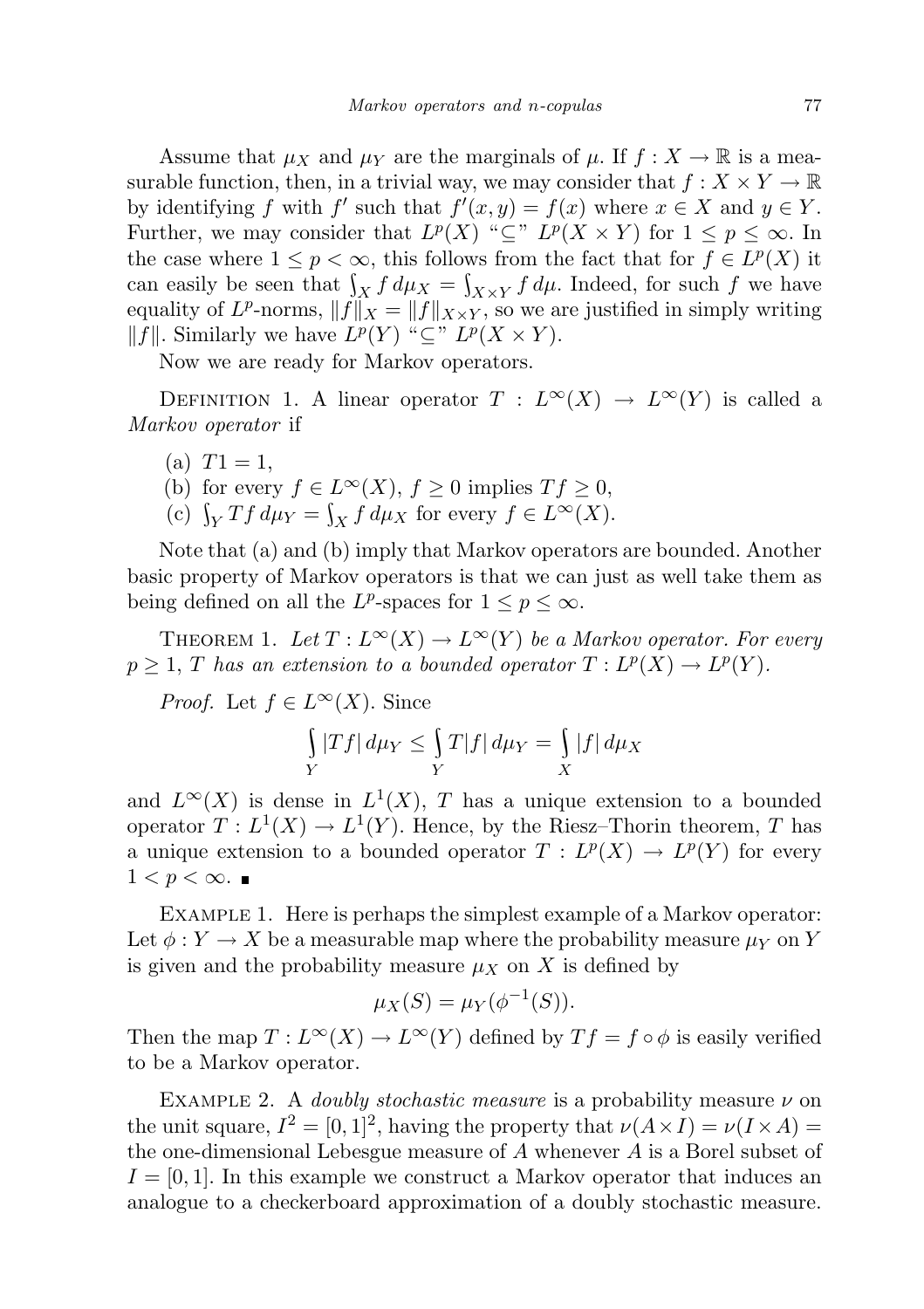(See, for example, [4] and [8] for checkerboard approximations of doubly stochastic measures. We also later define the checkerboard approximation to an *n*-copula.)

Consider the probability spaces  $(X, \mu_X)$  and  $(Y, \mu_Y)$ . Let  $R_1, \ldots, R_k \subseteq X$ and  $S_1, \ldots, S_m \subseteq Y$  be partitions of X and Y into subsets of positive measure. Define  $r_0 = s_0 = 0$  and

$$
r_i = \sum_{n=1}^i \mu_X(R_n)
$$
 and  $s_j = \sum_{n=1}^j \mu_Y(S_n)$ 

for  $i = 1, ..., k$  and  $j = 1, ..., m$ . Then  $0 = r_0 < r_1 < \cdots < r_k = 1$  and  $0 = s_0 < s_1 < \cdots < s_m = 1$ . Let  $\nu$  be a doubly stochastic measure on  $I^2$ . For  $i = 1, \ldots, k$  and  $j = 1, \ldots, m$  define

$$
A_{ij} = \frac{\nu([r_{i-1}, r_i] \times [s_{j-1}, s_j])}{\mu_X(R_i)\mu_Y(S_j)}.
$$

It is straightforward to verify that the operator  $T : L^{\infty}(X) \to L^{\infty}(Y)$ defined by

$$
Tf = \sum_{i=1}^{k} \sum_{j=1}^{m} A_{ij} \Big( \int_{R_i} f d\mu_X \Big) \chi_{S_j}
$$

is a Markov operator.

Note that the restriction to  $R_{i_0} \times S_{j_0}$  of the measure  $\mu$  induced by T (see Theorem 2 below) on  $X \times Y$  is a product measure, for any  $i_0 = 1, \ldots, k$  and  $j_0 = 1, \ldots, m$ . Indeed, if  $A \subseteq R_{i_0}$  and  $B \subseteq S_{j_0}$  are Borel sets, then

$$
\mu(A \times B) = A_{i_0 j_0} \mu_X(A) \mu_Y(B).
$$

This is analogous to the way checkerboard approximations of doubly stochastic measures are constructed.

The next theorem exhibits the most important property of a Markov operator, its relation to a probability measure on  $X \times Y$ .

THEOREM 2. Assume  $\mu_X$  and  $\mu_Y$  are probability measures on X and Y respectively. Let  $T: L^{\infty}(X) \to L^{\infty}(Y)$  be a Markov operator. For measurable sets  $R \subseteq X$  and  $S \subseteq Y$  define

(1) 
$$
\mu(R \times S) = \int_Y (T \chi_R) \chi_S d\mu_Y.
$$

Then  $\mu$  can be extended to a probability measure on  $X \times Y$  having  $\mu_X$  and  $\mu_Y$  as its marginals.

If, on the other hand,  $\mu$  is a probability measure on  $X \times Y$  having  $\mu_X$ and  $\mu_Y$  as marginals, then there is a unique Markov operator  $T: L^{\infty}(X) \rightarrow$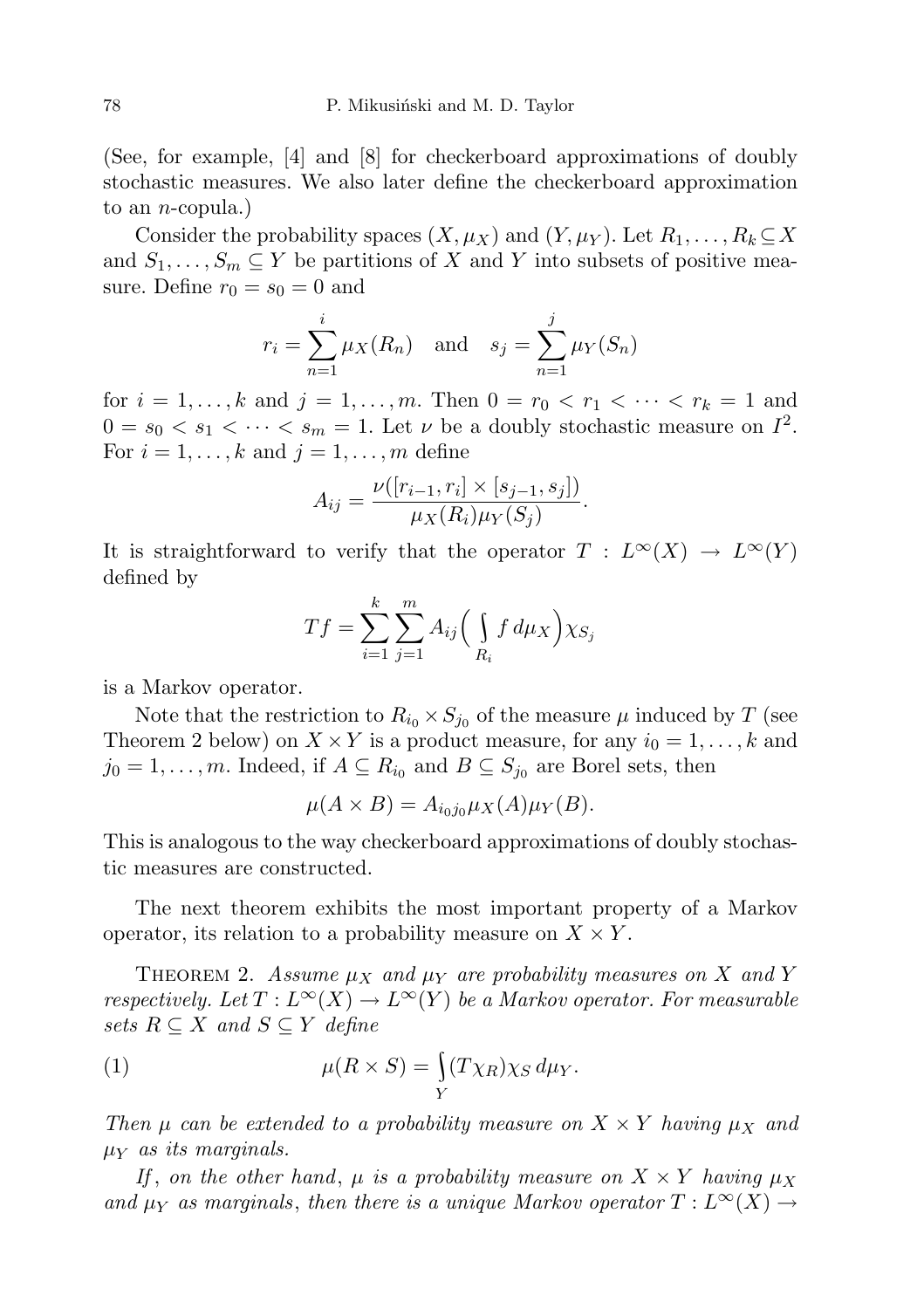$L^{\infty}(Y)$  such that  $(2)$ Y  $(Tf)g d\mu_Y =$  $X \times Y$  $fg d\mu$ 

for all  $f \in L^{\infty}(X)$  and  $g \in L^{\infty}(Y)$ . Furthermore, this T is related to  $\mu$ by  $(1)$ .

*Proof.* By Theorem 1.2.8 of [1],  $\mu$  can be extended to a measure if we can show that it is "continuous" on an increasing sequence of rectangles. Let  $R_1 \times S_1 \subseteq R_2 \times S_2 \subseteq \cdots \subseteq X \times Y$  be a sequence of measurable sets and let  $R \times S = \bigcup_{j=1}^{\infty} R_j \times S_j$ . The definition of a Markov operator implies  $T \chi_{R_n} \to T \chi_R \mu_Y$ -a.e. Hence  $(T \chi_{R_n}) \chi_{S_n} \to (T \chi_R) \chi_S \mu_Y$ -a.e. and, since the sequence is increasing,

$$
\mu(R_n \times S_n) = \int_Y (T \chi_{R_n}) \chi_{S_n} d\mu_Y \to \int_Y (T \chi_R) \chi_S d\mu_Y = \mu(R \times S).
$$

Thus  $\mu$  extends to a ( $\sigma$ -additive) measure.

It is easily seen that the marginals of  $\mu$  are  $\mu_X$  and  $\mu_Y$ .

Now suppose we are given a probability measure  $\mu$  on  $X \times Y$  with marginals  $\mu_X$  and  $\mu_Y$ .

Let  $f \in L^2(X)$  and  $g \in L^2(Y)$ . By the Cauchy–Schwarz inequality, we have

(3) 
$$
\left| \int_{X \times Y} fg \, d\mu \right| \le \left( \int_{X \times Y} f^2 \, d\mu \right)^{1/2} \left( \int_{X \times Y} g^2 \, d\mu \right)^{1/2} = \|f\|_X \|g\|_Y.
$$

Thus  $l_f : L^2(Y) \to \mathbb{R}$  given by  $l_f(g) = \int_{X \times Y} fg d\mu$  defines a bounded linear functional. By the Riesz representation theorem, there is a unique  $Tf \in L^2(Y)$  such that

(4) 
$$
\int_{X \times Y} fg \, d\mu = \int_{Y} (Tf)g \, d\mu_Y \quad \text{ for all } g \in L^2(Y).
$$

This defines a map  $T : L^2(X) \to L^2(Y)$ . We need to check that T is a Markov operator.

Linearity of  $T$  follows from  $(4)$  and boundedness from  $(3)$ . It is straightforward to show, by (4), that  $f \geq 0$  implies  $Tf \geq 0$  for all  $f \in L^2(X)$ . Moreover, for arbitrary  $g \in L^2(Y)$ , we see from (4) that

$$
\int\limits_Y(T1)g\,d\mu_Y = \int\limits_{X\times Y}g\,d\mu = \int\limits_Y g\,d\mu_Y.
$$

Thus  $T1 = 1$ . It follows from the positivity of T that  $T: L^{\infty}(X) \to L^{\infty}(Y)$ . Finally, by taking  $q = 1$  in (4), we have

$$
\int\limits_Y Tf \, d\mu_Y = \int\limits_{X \times Y} f \, d\mu = \int\limits_X f \, d\mu_X.
$$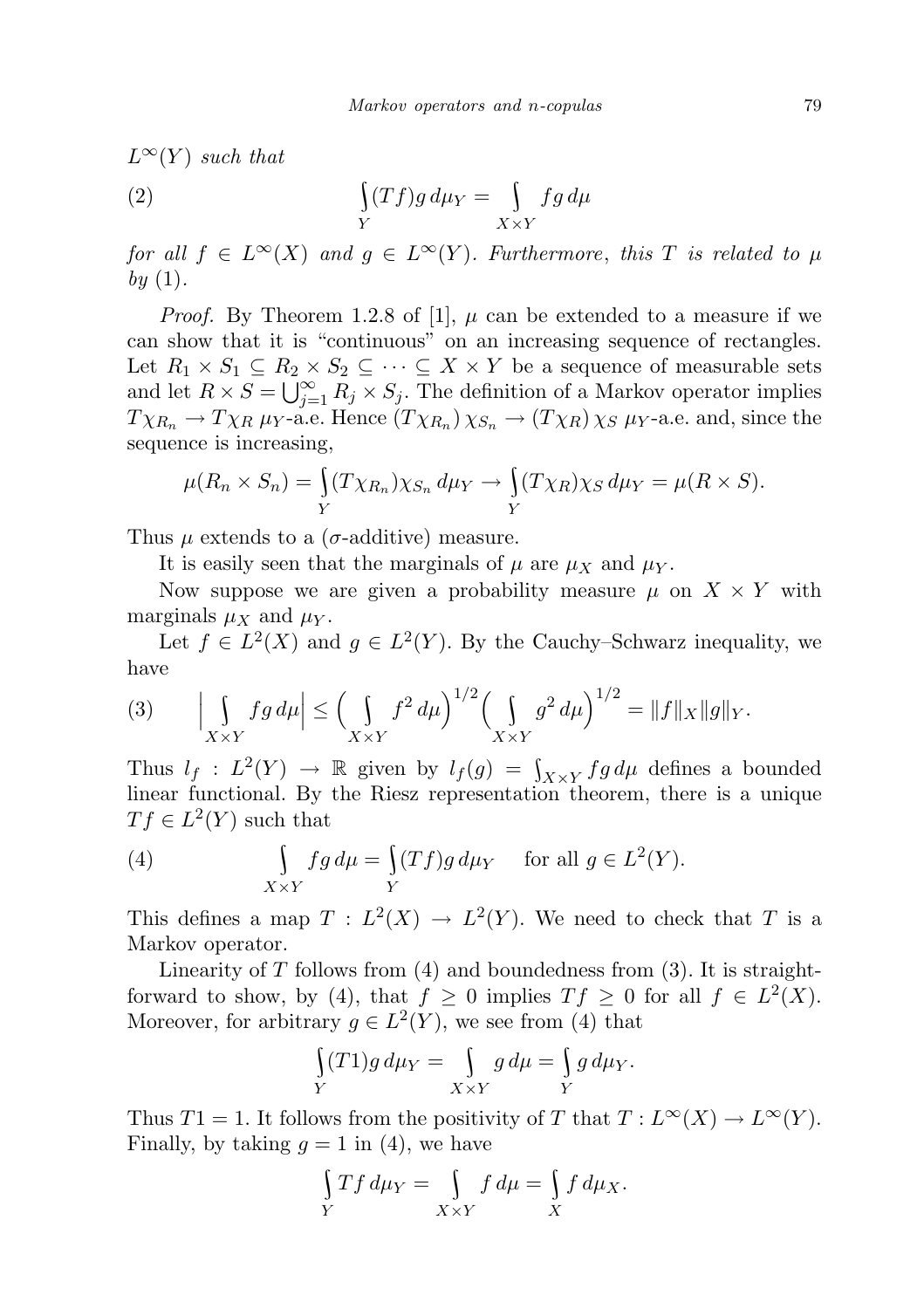The relationship  $\mu(A \times B) = \int_Y (T \chi_A) \chi_B d\mu_Y$  follows from (4) by setting  $f = \chi_A$  and  $g = \chi_B$ .

COROLLARY 1. There is a unique Markov operator  $T^*$  :  $L^{\infty}(Y) \rightarrow$  $L^{\infty}(X)$  such that

(5) 
$$
\int_{X} f(T^*g) d\mu_X = \int_{Y} (Tf)g d\mu_Y
$$

for all  $f \in L^{\infty}(X)$  and  $g \in L^{\infty}(Y)$ .

The next most striking property of a Markov operator after its connection with  $\mu$  is that  $Tf$  is a conditional expectation. To see this, it is convenient to introduce the projection map  $\pi: X \times Y \to Y$ .

COROLLARY 2. If we regard  $f \in L^{\infty}(X, \mu_X)$  as being a random variable on  $(X \times Y, \mu)$ , where  $\mu_X$  and  $\mu_Y$  are the marginals of  $\mu$ , then

$$
(Tf)(y) = E(f | \pi = y) \quad \mu_Y \text{-}a.e.
$$

*Proof.* For every measurable  $B \subseteq Y$ , by equation (2) with  $g = \chi_B$  in  $L^{\infty}(Y)$  and  $g = \chi_{\{\pi \in B\}}$  in  $L^{\infty}(X \times Y)$ , we have

$$
\int_{\{\pi \in B\}} f d\mu = \int_B Tf d\mu_Y.
$$

By the definition of conditional expectation, we get

(6) 
$$
\int_{\{\pi \in B\}} f d\mu = \int_{B} E(f | \pi = y) d\mu_Y(y).
$$

The result is established.  $\blacksquare$ 

We now develop a few other simple properties of Markov operators.

THEOREM 3. Suppose that we are given a measurable map  $\phi: Y \rightarrow$ X and a probability measure  $\mu_Y$  on Y. Define a probability measure  $\mu_X$ on X by  $\mu_X(A) = \mu_Y(\phi^{-1}(A))$  for measurable A and a Markov operator  $T: L^{\infty}(X) \to L^{\infty}(Y)$  by  $Tf = f \circ \phi$ . Then:

- 1. The mass of the probability measure  $\mu$  induced on  $X \times Y$  by T is concentrated on the graph of  $\phi$ .
- 2.  $\mu$  is an extremal element of the convex set

 $\mathcal{M} = \{ \nu : \nu \text{ is a probability measure on } X \times Y \text{ with } Y\text{-marginal } \mu_Y \}.$ 

*Proof.* Let  $\Phi$  be the graph of  $\phi$  and let  $\pi : X \times Y \to Y$  be the natural projection. For measurable  $S \subseteq X \times Y$ , define

$$
\nu(S) = \mu_Y(\pi(S \cap \Phi)).
$$

It is straightforward to show that  $\nu$  is a measure on  $X \times Y$ . (It may be helpful to consider Figure 1.) Further, since  $\nu(X \times Y) = \nu(\Phi) = \mu_Y(Y) = 1$ , we see that  $\nu$  is a probability measure whose mass is concentrated on  $\Phi$ . Next, for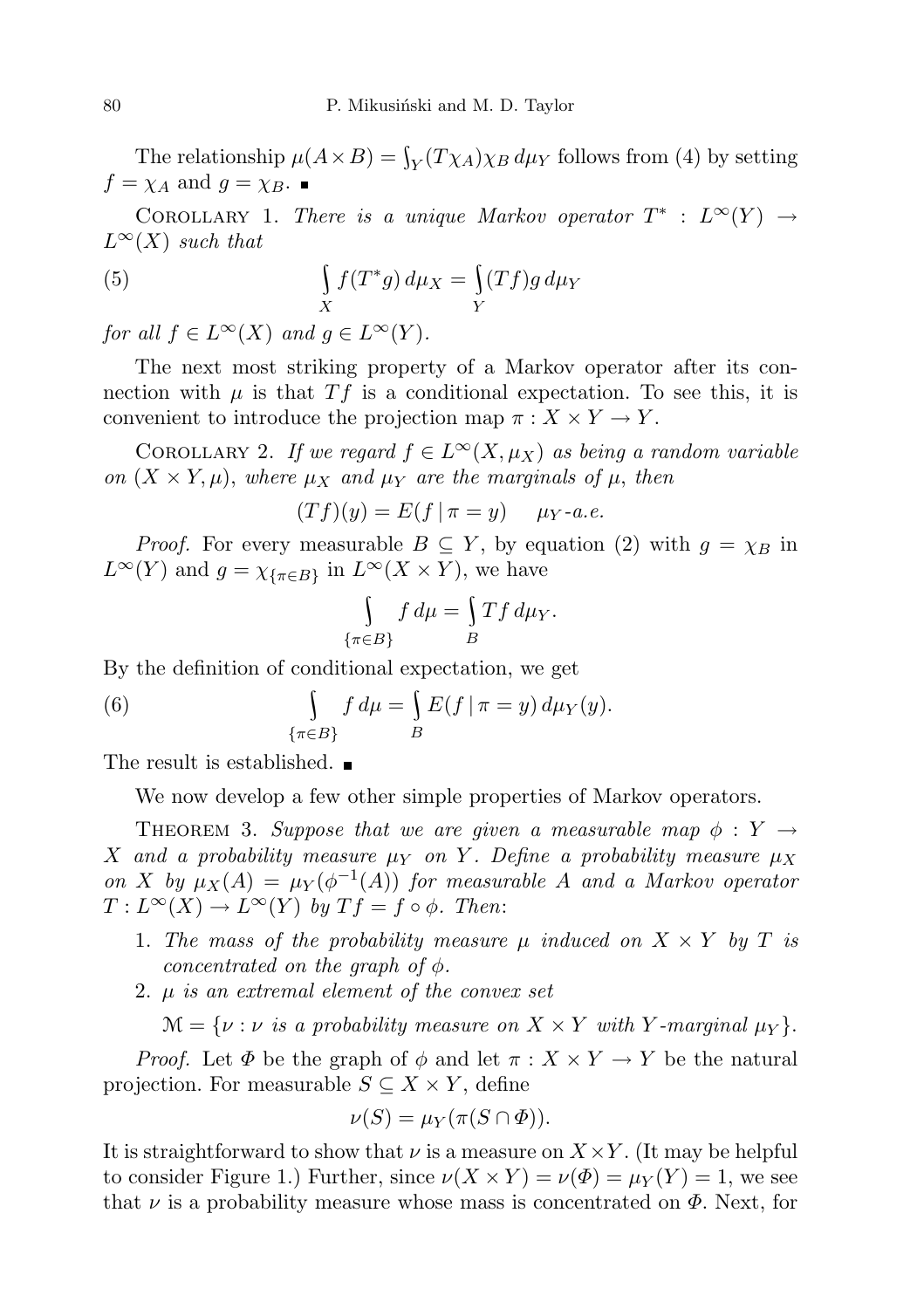

Fig. 1. S and the graph of  $\phi$ 

measurable  $A \subseteq X$  and  $B \subseteq Y$ , it is easily checked that  $\pi((A \times B) \cap \Phi) =$  $\phi^{-1}(A) \cap B$ . It follows that

$$
\nu(A \times B) = \mu_Y(\pi((A \times B) \cap \Phi)) = \mu_Y(\phi^{-1}(A) \cap B)
$$
  
= 
$$
\int_Y \chi_{\phi^{-1}(A)} \chi_B d\mu_Y = \int_Y (\chi_A \circ \phi) \chi_B d\mu_Y
$$
  
= 
$$
\int_Y (T \chi_A) \chi_B d\mu_Y = \mu(A \times B)
$$

where the last step is justified by Theorem 2. Since this holds for measurable sets of the form  $A \times B$ , we have  $\mu = \nu$ . Therefore the mass of  $\mu$  is concentrated on  $\Phi$ .

To show extremality of  $\mu$  in M, it suffices to suppose that we can write  $\mu = \frac{1}{2}$  $\frac{1}{2}\xi + \frac{1}{2}$  $\frac{1}{2}\eta$  where  $\xi, \eta \in \mathcal{M}$  and show that we must have  $\mu = \xi = \eta$ . Since the mass of  $\mu$  is concentrated on  $\Phi$ , the same must be true for  $\xi$  and  $\eta$ . For measurable  $S \subseteq X \times Y$ , it is easily shown that

$$
S \cap \Phi = (X \times \pi(S \cap \Phi)) \cap \Phi.
$$

Using this and the fact that  $\xi$  has Y-marginal  $\mu_Y$ , we see that

$$
\xi(S) = \xi(S \cap \Phi) = \xi((X \times \pi(S \cap \Phi)) \cap \Phi) = \xi(X \times \pi(S \cap \Phi))
$$
  
=  $\mu_Y(\pi(S \cap \Phi)) = \mu(S)$ 

where the last step follows from the earlier part of this proof. Similarly,  $\eta = \mu$ . Thus  $\mu$  is extremal in M.

Next we consider another particularly simple Markov operator.

THEOREM 4. Suppose  $T: L^{\infty}(X) \to L^{\infty}(Y)$  is a Markov operator and  $\mu$  is the associated probability measure on  $X \times Y$ . Then T has the form

 $T f = c_f$ , a constant associated with f,

if and only if  $\mu = \mu_X \times \mu_Y$ . Further,  $c_f = \int_X f d\mu_X = E(f)$ , the expected value of f.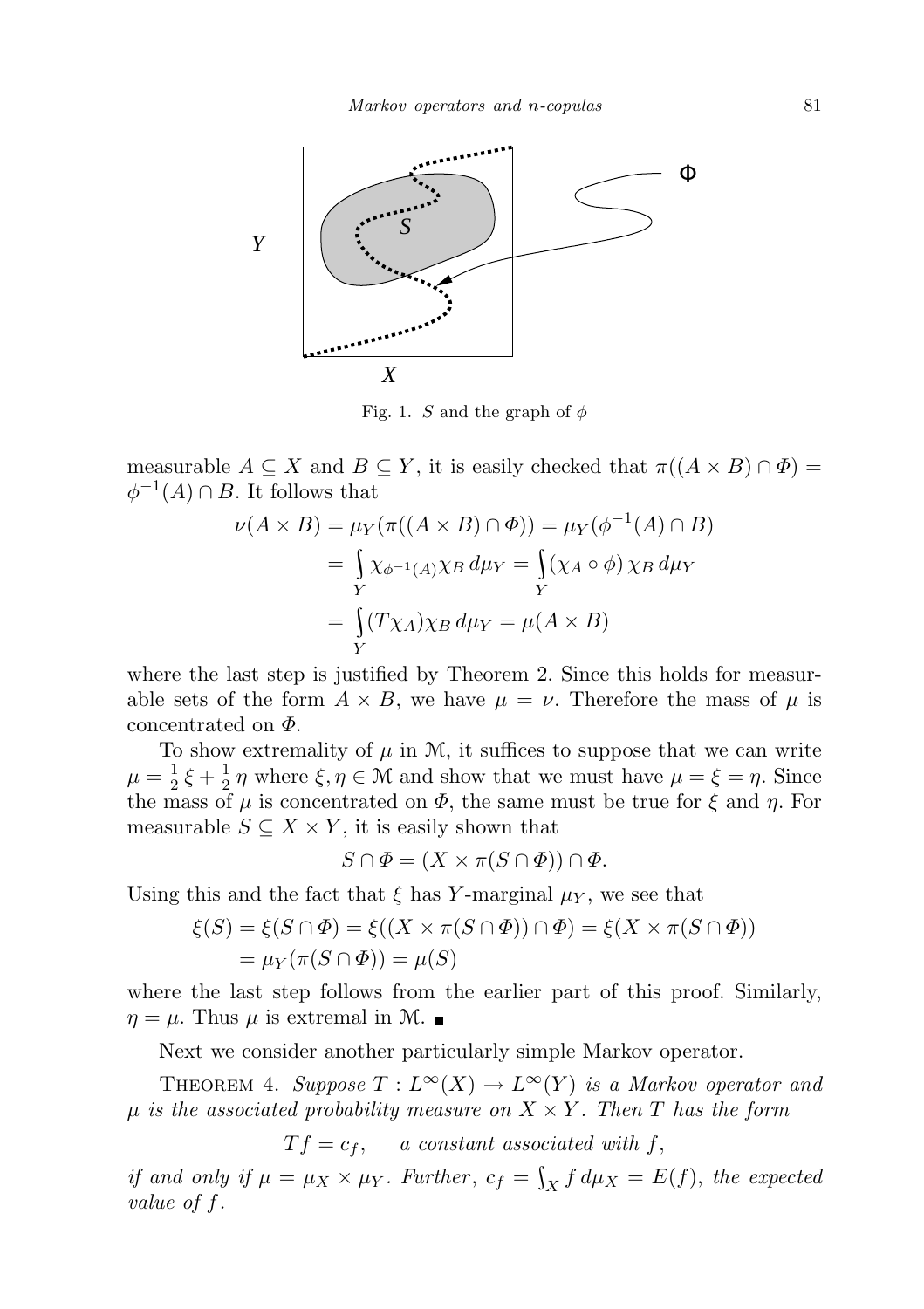*Proof.* Suppose that  $Tf = c_f$ . First notice that

$$
c_f = \int\limits_Y c_f d\mu_Y = \int\limits_Y Tf d\mu_Y = \int\limits_X f d\mu_X = E(f).
$$

Now let  $A \subseteq X$  and  $B \subseteq Y$  be measurable sets. Appealing to Theorem 2, we see that

$$
\mu(A \times B) = \int_{X \times Y} \chi_A(x) \chi_B(y) d\mu(x, y) = \int_B T \chi_A d\mu_Y
$$
  
=  $c_{\chi_A} \mu_Y(B) = \mu_X(A) \mu_Y(B)$ .

Hence  $\mu = \mu_X \times \mu_Y$ .

Now let us suppose that  $\mu = \mu_X \times \mu_Y$ . Let  $f \in L^{\infty}(X)$  be a simple function,  $f = \sum_{k=1}^{n} c_k \chi_{A_k}$ , where each  $A_k$  is a measurable subset of X, and let  $B$  be a measurable subset of  $Y$ . Appealing to Theorem 2, we have

$$
\int\limits_B Tf d\mu_Y = \int\limits_{X \times Y} f(x) \chi_B(y) d\mu(x, y) = \sum\limits_k c_k \int\limits_{X \times Y} \chi_{A_k \times B} d\mu
$$

$$
= \sum\limits_k c_k \mu(A_k \times B) = \sum\limits_k c_k \mu_X(A_k) \mu_Y(B) = \int\limits_B E(f) d\mu_Y.
$$

Thus  $T f = E(f)$ .

Now let f be an arbitrary element of  $L^{\infty}(X)$ . There exists a sequence of simple functions  ${f_n}$  such that  $f_n \to f$  in  $L^{\infty}(X)$ . Since T is bounded,  $T f_n \to T f$  in  $L^{\infty}(Y)$ , and since each  $T f_n$  is a constant, the same must be true for  $T f$ .

We now describe a method, mentioned in [7], of constructing a Markov operator. The proof is easy and is essentially that of [7].

THEOREM 5 (Kulpa). Let  $(X, \mu_X)$  and  $(Y, \mu_Y)$  be probability spaces and K be a nonnegative, real-valued, measurable function on  $X \times Y$  such that

$$
\int_{X} K(x, y) d\mu_X(x) = 1 \quad \mu_Y \text{-a.e.,} \quad \text{and} \quad \int_{Y} K(x, y) d\mu_Y(y) = 1 \quad \mu_X \text{-a.e.}
$$

Then:

1. The equation

$$
Tf(y) = \int_{X} K(x, y) f(x) d\mu_X(x)
$$

defines a Markov operator from  $L^{\infty}(X)$  to  $L^{\infty}(Y)$ . 2. The probability measure  $\mu$  associated with  $T$  satisfies

$$
\mu(S) = \int_{S} K d(\mu_X \times \mu_Y)
$$

for measurable  $S \subseteq X \times Y$ .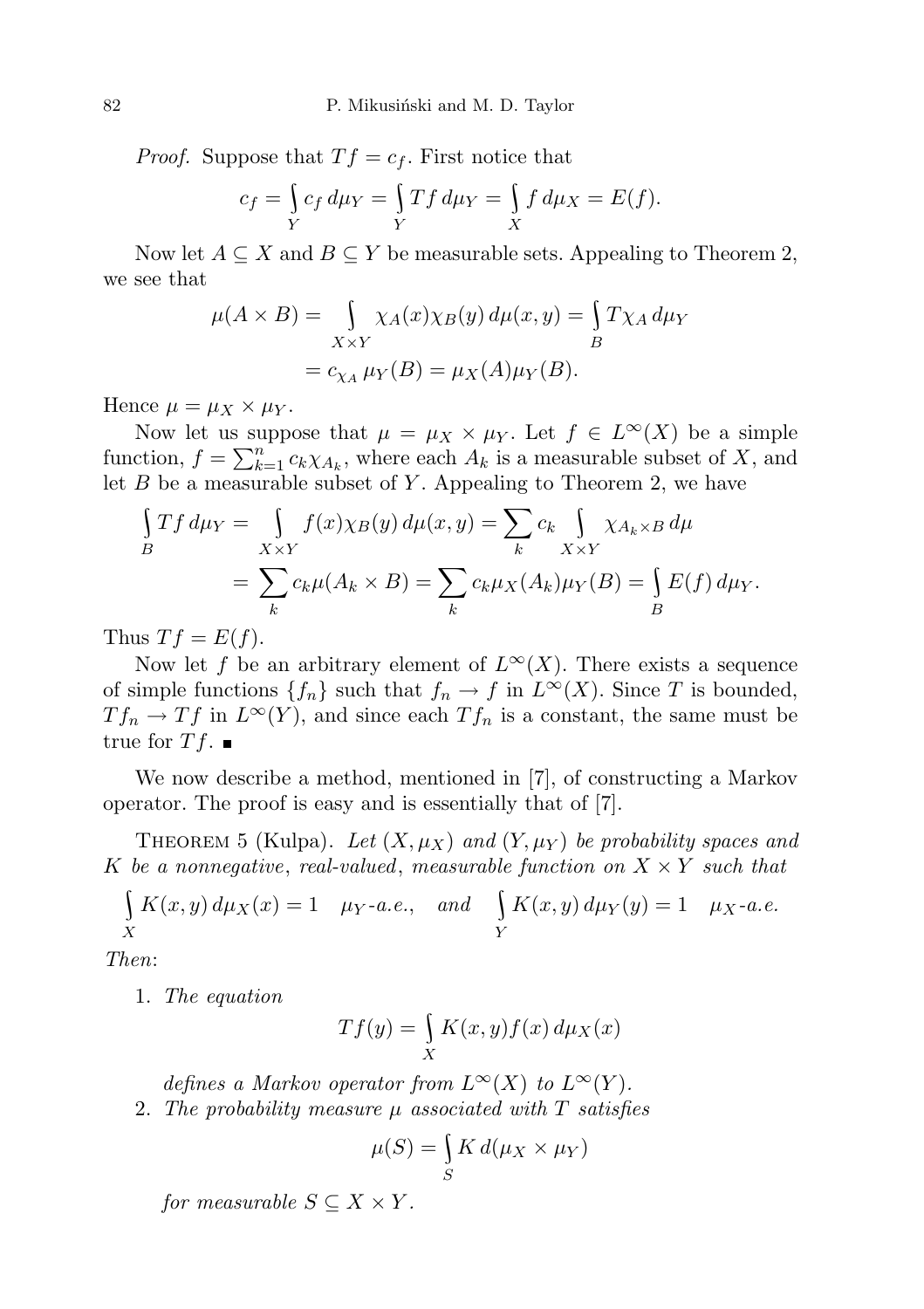3. The adjoint operator  $T^*: L^{\infty}(Y) \to L^{\infty}(X)$  is given by  $T^*g(x) = \left\{$  $K(x, y)g(y) d\mu_Y(y).$ 

REMARK 1. We call K the kernel of the Markov operator T or of  $\mu$  with respect to the marginals  $\mu_X$  and  $\mu_Y$ .

Y

COROLLARY 3. Let  $\mu$  be a probability measure on  $X \times Y$  with marginals  $\mu_X$  and  $\mu_Y$ . Then the Markov operator  $T: L^{\infty}(X) \to L^{\infty}(Y)$  has a kernel  $K: X \times Y \to \mathbb{R}$  if and only if  $\mu$  is absolutely continuous with respect to  $\mu_X \times \mu_Y$ . In this case,

$$
K = \frac{d\mu}{d(\mu_X \times \mu_Y)}.
$$

*Proof.* We only consider the direction in which we start with  $\mu \ll$  $\mu_X \times \mu_Y$ . Then by the Radon–Nikodym theorem,  $\mu$  has a Radon–Nikodym derivative with respect to  $\mu_X \times \mu_Y$ . Let us set K equal to this Radon– Nikodym derivative. From this and  $\mu(A \times B) = \int_B T \chi_A d\mu_Y$  one can deduce

$$
\int\limits_B Tf d\mu_Y = \int\limits_B \int\limits_X K(x, y) f(x) d\mu_X(x) d\mu_Y(y)
$$

whenever  $f \in L^{\infty}(X, \mu_X)$  and B is a measurable subset of Y. It is then easily seen that

$$
\int_{X} K(x, y) d\mu_Y(y) = 1 \text{ and } \int_{Y} K(x, y) d\mu_X(x) = 1. \blacksquare
$$

**3. Copulas and Markov operators.** Let us recall that an  $n$ -copula,  $n \geq 2$ , is a function  $C: I^n \to \mathbb{R}$  satisfying the following:

- 1.  $C(x_1, \ldots, x_n) = 0$  if any  $x_k = 0$ ;
- 2.  $C(x_1,...,x_n) = x_k$  if  $x_i = 1$  for all  $j \neq k$ ;
- 3. C is n-increasing. (This condition is defined in [13] and [15] in terms of certain inequalities. It is more convenient for our purposes to use the equivalent condition that there is a measure  $\mu$  on  $I^n$  such that

$$
C(x_1,\ldots,x_n)=\mu([0,x_1]\times\cdots\times[0,x_n])
$$

for all  $(x_1, \ldots, x_n) \in I^n$ .)

We call the first two conditions the *boundary conditions* on a copula. We refer to  $\mu$  as the probability measure associated with C. Notice that if we factor  $I^n$  into one-dimensional and  $(n-1)$ -factors, say,  $I^n = I^{(n-1)} \times I$ , then the marginal measures on I must always be  $\lambda$ , one-dimensional Lebesgue measure.

Another way to define an *n*-copula  $C$  is to say that it is a joint distribution function for an *n*-tuple of random variables  $(X_1, \ldots, X_n)$  such that each  $X_k$  is uniformly distributed over I.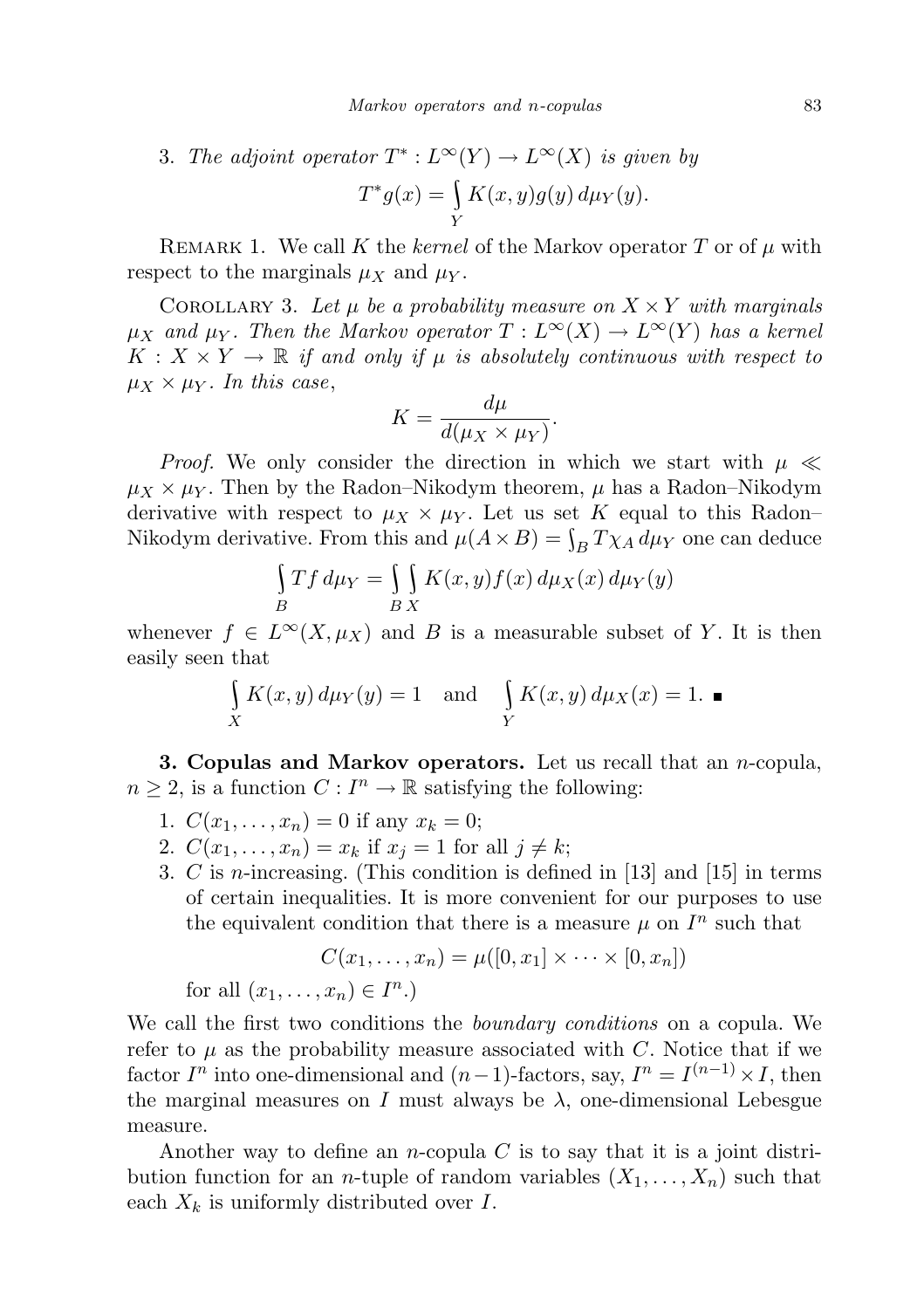Every *n*-copula C with its associated probability measure  $\mu$  and every factorization  $I^n = I^p \times I^q$ , where  $p, q \geq 1$ , gives rise to an associated Markov operator  $T: L^{\infty}(I^p) \to L^{\infty}(I^q)$ .

EXAMPLE 3. One important  $n$ -copula is

 $\Pi^n(x_1,\ldots,x_n)=x_1\cdots x_n.$ 

The associated probability measure is  $\lambda^n$ , *n*-dimensional Lebesgue measure. The Markov operator  $T: L^{\infty}(I^p) \to L^{\infty}(I^q)$  associated with  $\Pi^n$  is

$$
Tf(y) = \int_{I^p} f(x) dx \quad \lambda^q
$$
-a.e.

where  $x \in I^p$  and  $y \in I^q$ .

EXAMPLE 4. Another important *n*-copula is

$$
M^n(x_1,\ldots,x_n)=\min(x_1,\ldots,x_n).
$$

The mass of the associated probability measure  $\mu$  is distributed uniformly along the "diagonal"  $x_1 = \cdots = x_n$  in  $I^n$ . Similarly, the mass of each marginal measure  $\mu_p$  and  $\mu_q$  is uniformly distributed along the "diagonal"  $x_1 = \cdots = x_p$  and  $x_{p+1} = \cdots = x_n$  of  $I^p$  and  $I^q$  respectively. It follows that  $f \in L^{\infty}(I^p, \mu_p)$  is fully determined by considering  $f(t^p)$  where  $t^p$  is the p-tuple  $(t, \ldots, t) \in I^p$  for every  $t \in I$ . Then the Markov operator T:  $L^{\infty}(I^p) \to L^{\infty}(I^q)$  is defined by

$$
Tf(t^q) = f(t^p)
$$
  $\mu_q$ -a.e.

**3.1.** Differentiable *n*-copulas. In what follows, we will find it convenient to refer to densities of copulas: For any *n*-copula  $C$ , we use the notation

$$
C^{(n)} = \frac{\partial^n C}{\partial x_1 \cdots \partial x_n},
$$

assuming the mixed partial exists. We say that  $C^{(n)}$  is a *density* for C provided

- 1.  $C^{(n)}$  exists  $\lambda^n$ -a.e. on  $I^n$ .
- 2. For all Borel subsets  $S$  of  $I<sup>n</sup>$ , we have

$$
\mu(S) = \int_{S} C^{(n)} d\lambda^n
$$

where  $\mu$  is the probability measure associated with C.

Let  $I^n = I^p \times I^q$ ,  $p, q \ge 1$ , and let  $\eta$  and  $\xi$  be the marginal measures of  $\mu$ on  $I^p$  and  $I^q$  respectively. Set  $1^p = (1, \ldots, 1) \in I^p$  and  $1^q = (1, \ldots, 1) \in I^q$ . Assuming C has a density  $C^{(n)}$ , it will also be useful for us to set

$$
C^{(p)}(x,y) = \frac{\partial^p C}{\partial x_1 \cdots \partial x_p}(x,y), \quad C^{(q)}(x,y) = \frac{\partial^q C}{\partial x_{p+1} \cdots \partial x_n}(x,y)
$$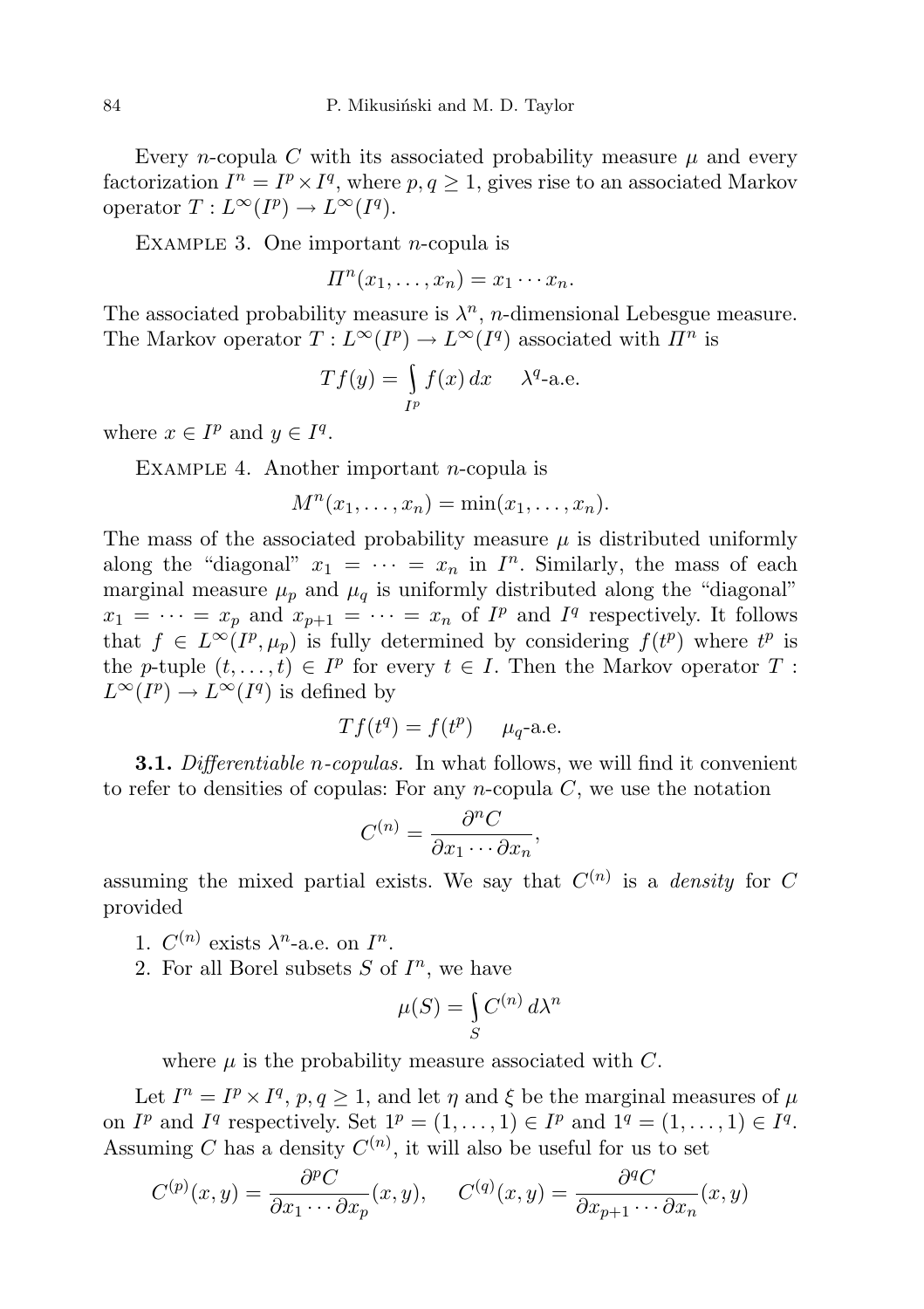where  $x = (x_1, \ldots, x_p) \in I^p$  and  $y = (x_{p+1}, \ldots, x_n) \in I^q$ . From the fact that  $\eta([0, x]) = \mu([0, x] \times I^q) = C(x, 1^q)$ , we deduce

$$
\eta(A) = \int\limits_A C^{(p)}(x, 1^q) \, dx.
$$

Similarly,

$$
\xi(B) = \int_B C^{(q)}(1^p, y) dy.
$$

Thus

$$
(\eta \times \xi)(S) = \int_{S} C^{(p)}(x, 1^q) C^{(q)}(1^p, y) dx dy
$$

for  $S$  a Borel subset of  $I<sup>n</sup>$ . Using this notation, we then have the following:

THEOREM 6. Let C be an n-copula with continuous density  $C^{(n)}$ . If T is the Markov operator  $T: L^{\infty}(I^p, \eta) \to L^{\infty}(I^q, \xi)$ , then T has the kernel

$$
K(x,y) = \frac{C^{(n)}(x,y)}{C^{(p)}(x,1^q) C^{(q)}(1^p,y)} \quad \eta \times \xi \text{-}a.e.
$$

Further,

$$
Tf(y) = \int_{I^p} \frac{C^{(n)}(x, y)}{C^{(q)}(1^p, y)} f(x) dx \quad \xi \text{-}a.e.
$$

for  $f \in L^{\infty}(I^p, \eta)$  where it may be assumed, without loss of generality, that  $f(x) = 0$  whenever  $C^{(p)}(x, 1^q) = 0$ .

*Proof.* If the kernel of  $T$  exists, it has the form

$$
K = \frac{d\mu}{d(\eta \times \xi)},
$$

so showing the existence of K requires us to show that  $\mu \ll \eta \times \xi$ . Once we have done that, it is trivial to check the forms of  $K(x, y)$  and  $Tf(y)$  using the integral formulas for  $\mu$ ,  $\eta$ ,  $\xi$ , and  $\eta \times \xi$ .

Choose  $(x, y) \in I^p \times I^q$  such that  $C^{(n)}(x, y) > 0$ . There exist  $\varepsilon > 0$  and open sets  $J_p$  and  $J_q$  in  $I^p$  and  $I^q$  respectively such that  $x \in J_p$ ,  $y \in J_q$ , and  $C^{(n)}(u,v) \geq \varepsilon$  for all  $u \in J_p$  and  $v \in J_q$ . Then

$$
C^{(q)}(1^p, y) = \int_{I^p} C^{(n)}(u, y) du \ge \varepsilon \lambda^p(J_p) > 0.
$$

Similarly,  $C^{(p)}(x,1^p) > 0$ . Thus  $C^{(p)}(x,1^q) C^{(q)}(1^p,y) > 0$ .

Choose a Borel subset  $S \subseteq I^n$  such that  $(\eta \times \xi)(S) = 0$ . Set

$$
S_0 = \{(x, y) \in S : C^{(p)}(x, 1^q)C^{(q)}(1^p, y) = 0\}
$$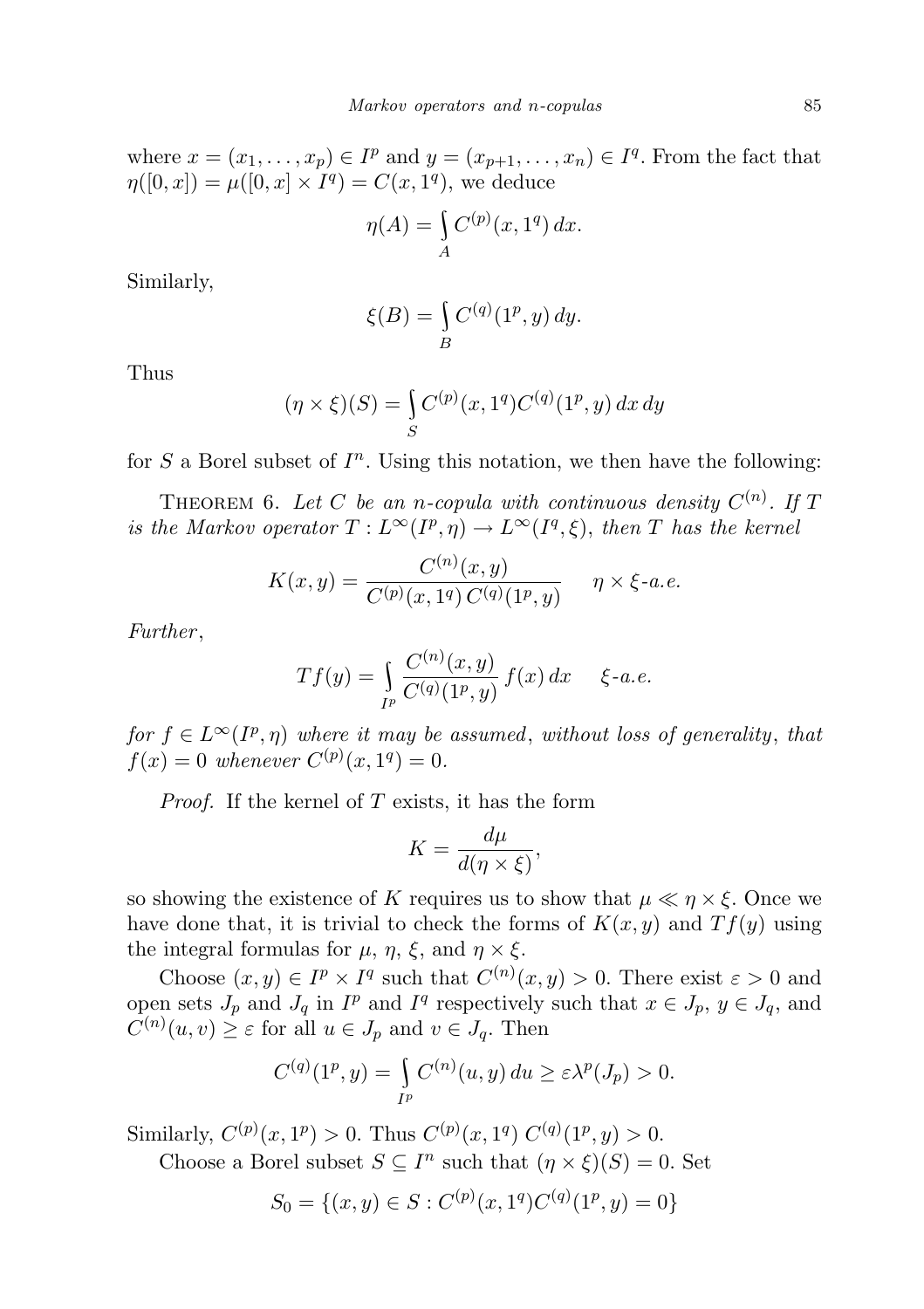and  $S_1 = S - S_0$ . We know that if  $C^{(p)}(x, 1^q)C^{(q)}(1^p, y) = 0$ , then  $C^{(n)}(x, y)$  $= 0.$  So

$$
\mu(S) = \mu(S_1) + \int_{S_0} C^{(n)} d\lambda^n = \mu(S_1)
$$
  
= 
$$
\int_{S_1} \frac{C^{(n)}(x, y)}{C^{(p)}(x, 1^q)C^{(q)}(1^p, y)} C^{(p)}(x, 1^q)C^{(q)}(1^p, y) dx dy
$$
  
= 
$$
\int_{S_1} K d(\eta \times \xi) = 0.
$$

Thus  $\mu \ll \eta \times \xi$ .

REMARK 2. If  $p = n - 1$  and  $q = 1$ , then  $C(1^{n-1}, y) = y$  so that  $C^{(1)}(1^{n-1},y) = 1$ . Then T takes on the particularly simple form of

$$
Tf(y) = \int_{I^{n-1}} \frac{\partial^n C}{\partial x_1 \cdots \partial x_n}(x, y) f(x) dx \quad \xi\text{-a.e.}
$$

where  $x \in I^{n-1}$  and  $y \in I$ .

**3.2.** First partials of copulas. Higher order partial derivatives of copulas may fail to exist or fail to provide useful information about the copula. For example, if  $M^2(x, y) = \min(x, y)$ , then the mixed second order partial of  $M^2$ is zero everywhere except along the diagonal  $x = y$  where it is undefined.

However, first partials exist almost everywhere and the copula can be reconstructed from them.

If we factor  $I^n$  thus:  $I^n = I^p \times I \times I^q$ , where the indicated I is the kth factor of  $I^n$ , then we designate

$$
I^{(n,k)} = I^p \times I^q = \{ (x_1, \ldots, x_{k-1}, x_{k+1}, \ldots, x_n) : (x_1, \ldots, x_n) \in I^n \}.
$$

This may merely seem a way to write  $I^{n-1}$ , but we are to think that the  $x_j$ 's in  $I^{(n,k)}$  "remember" their positions in  $I^n$ . By a slight abuse of notation, we also feel free to interpret  $I^{(n,k)} \times I$  as  $I^p \times I \times I^q$  rather than  $I^p \times I^q \times I$ .

Let  $\mu$  be the probability measure associated with the *n*-copula C,  $n > 2$ . We denote the marginal measure on  $I^{(n,k)}$  as  $\mu^{(n,k)}$ . So  $\mu^{(n,k)}(S) = \mu(S \times I)$ when S is a Borel subset of  $I^{(n,k)}$ . For  $k = 1, \ldots, n$ , we have a Markov operator

$$
T^k: L^\infty(I^{(n,k)}) \to L^\infty(I, \lambda)
$$

associated with  $\mu$ .

It can also be useful to keep in mind that if  $X_k : I^n \to I$  is the projection map  $X_k(t_1,\ldots,t_n)=t_k$ , then

$$
T^k f(x_k) = E(f \mid X_k = x_k).
$$

Here is the connection between first partials of copulas and Markov operators: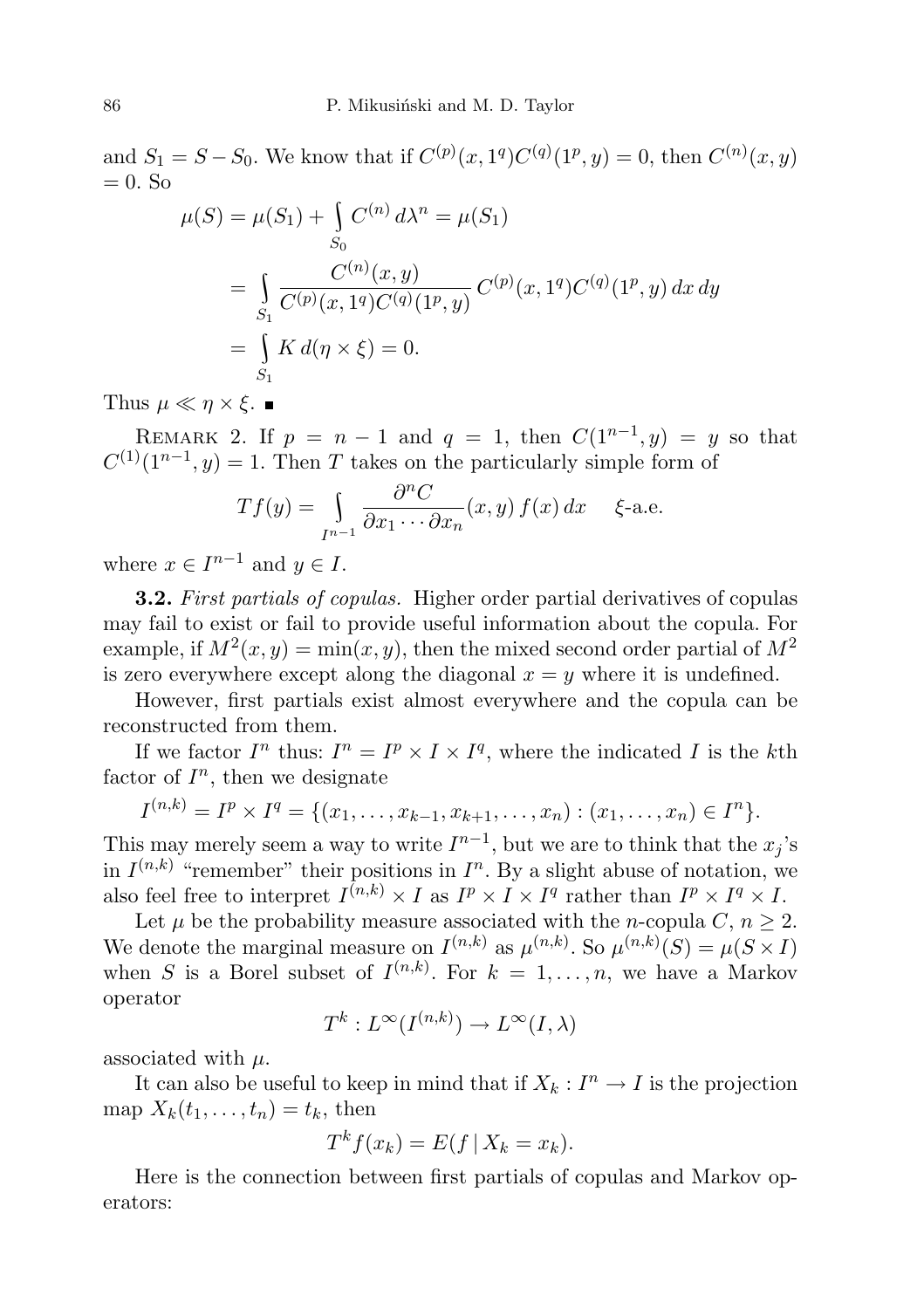THEOREM 7. Let C be an n-copula with associated probability measure  $\mu$ . Then for  $i = 1, \ldots, n$  and  $(x_1, \ldots, t, \ldots, x_n) \in I^n$  we have

$$
\frac{\partial C}{\partial x_i}(x_1,\ldots,t,\ldots,x_n) = \mu([0,x_1] \times \cdots I \cdots \times [0,x_n] | X_i = t)
$$

$$
= T^i \chi_R(t) \qquad \lambda(t) \text{-} a.e.
$$

where t and I occur in the ith position and

 $R = [0, x_1] \times [0, x_{i-1}] \times [0, x_{i+1}] \times \cdots \times [0, x_n].$ 

*Proof.* We consider only the case  $i = 1$ , that is, differentiation with respect to the first variable. Fix  $(x_2, \ldots, x_n)$  and consider  $0 < t < 1$ . Since copulas are monotonic in each variable, we see that  $\frac{\partial C}{\partial x_1}(t, x_2, \ldots, x_n)$  exists  $\lambda(t)$ -a.e. Copulas satisfy a Lipschitz condition, hence are absolutely continuous when considered as a function of t. It follows that

$$
\int_{0}^{x_1} \frac{\partial C}{\partial x_1}(t, x_2, \dots, x_n) dt = C(x_1, x_2, \dots, x_n) = \mu([0, x_1] \times \dots \times [0, x_n]).
$$

We see from this that

$$
\frac{\partial C}{\partial x_1}(t, x_2, \dots, x_n) = \mu(I \times [0, x_2] \times \dots \times [0, x_n] | X_1 = t)
$$

$$
= T^1 \chi_{[0, x_2] \times \dots \times [0, x_n]}(t) \quad \lambda(t) \text{-a.e. } \blacksquare
$$

## 3.3. Products of copulas

**3.3.1.** Composition of Markov operators. A product of copulas, chiefly 2-copulas, is introduced and studied in [5]. It is shown there that this product has an interesting connection with Markov processes. We use the notion of Markov operators to extend that definition. We show that one can "multiply" a  $(p+q)$ -copula and  $(q+r)$ -copula to produce a  $(p+r)$ -copula provided the q-marginals of the factors are the same.

Suppose that A and B are  $(p+q)$ - and  $(q + r)$ -copulas respectively where  $p, q, r \geq 1$ . Let  $\mu$  and  $\nu$  be the probability measures on  $I^{p+q}$  and  $I^{q+r}$ associated with A and B respectively, and let  $\mu_p$ ,  $\mu_q$  be the marginals of  $\mu$  on  $I^p$  and  $I^q$  and  $\nu_q$ ,  $\nu_r$  be the marginals of  $\nu$  on  $I^q$  and  $I^r$ . It is also convenient at this point to introduce the notation  $1^p$  for the *p*-tuple  $(1, \ldots, 1)$ .

THEOREM 8. Let  $T_A: L^{\infty}(I^p, \mu_p) \to L^{\infty}(I^q, \mu_q)$  and  $T_B: L^{\infty}(I^q, \nu_q) \to$  $L^{\infty}(I^r,\nu_r)$  be the Markov operators associated with  $\mu$  and  $\nu$  respectively. If  $\mu_q = \nu_q$ , let  $T = T_B T_A : L^{\infty}(I^p, \mu_p) \to L^{\infty}(I^r, \nu_r)$  be the Markov operator with associated probability measure  $\xi$  on  $I^{p+r}$ . Then  $\xi$  is generated by a  $(p + r)$ -copula which we designate AB and which satisfies

$$
AB(x_1, \ldots, x_p, 1^r) = A(x_1, \ldots, x_p, 1^q),
$$
  

$$
AB(1^p, x_{p+1}, \ldots, x_{p+r}) = B(1^q, x_{p+1}, \ldots, x_{p+r}).
$$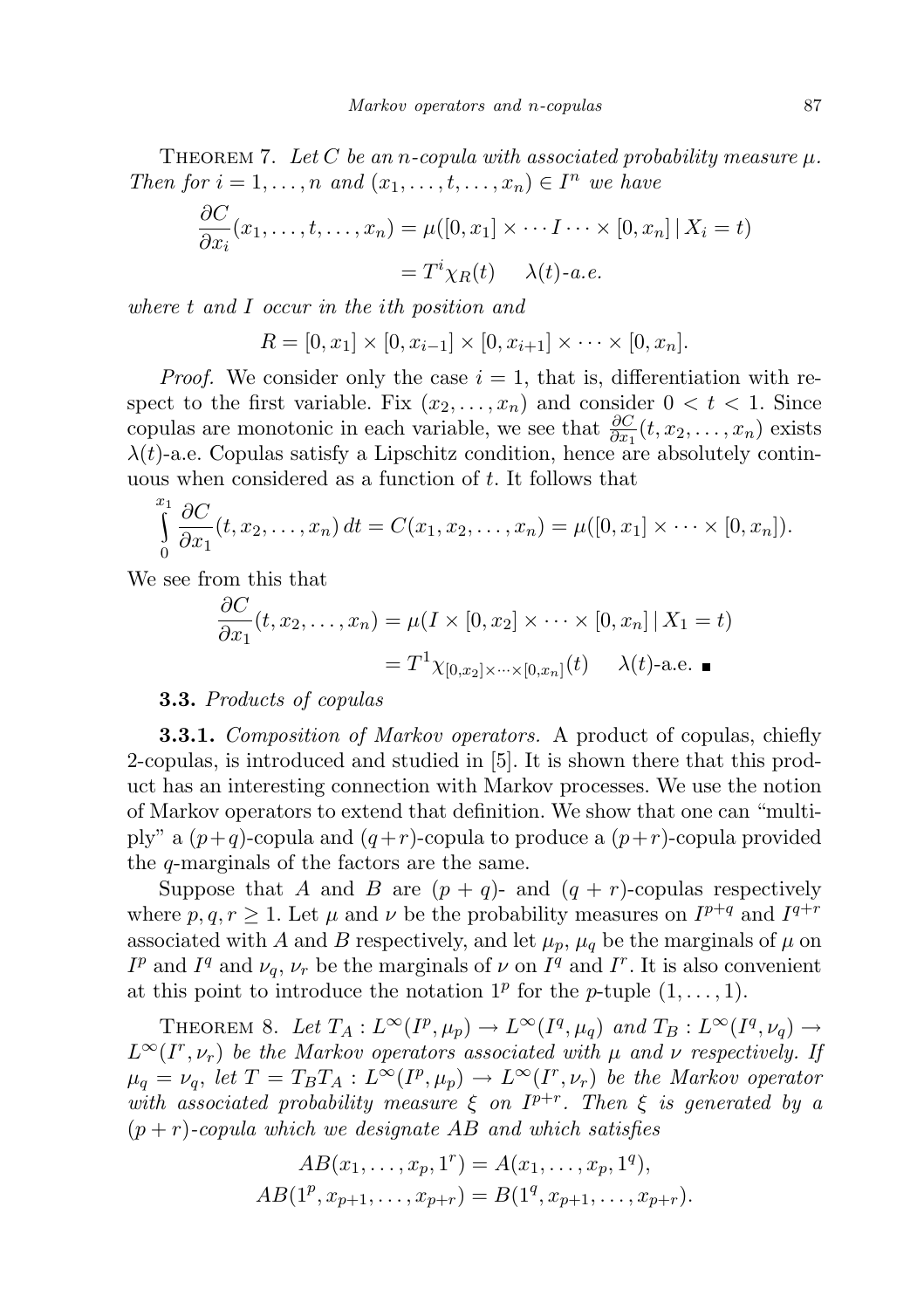Further, if  $q = 1$ , then  $\mu_q = \nu_q = \lambda$  and

(7) 
$$
AB(x_1,\ldots,x_{p+r})=\int\limits_0^1\frac{\partial A}{\partial x_{p+1}}(x_1,\ldots,x_p,t)\frac{\partial B}{\partial x_1}(t,x_{p+1},\ldots,x_{p+r})\,dt.
$$

*Proof.* The measure  $\xi$  is associated with T by the requirement that

$$
\xi(R \times S) = \int_{S} T \chi_R \, d\mu_p
$$

when R and S are Borel sets of  $I^p$  and  $I^r$  respectively. Then AB is defined by

$$
AB(x) = \xi([0, x])
$$

where  $x = (x_1, \ldots, x_{p+r}) \in I^{p+r}$  and  $[0, x] = [0, x_1] \times \cdots \times [0, x_{p+r}]$ .

The only condition we need to check to show that  $AB$  is a copula is

$$
AB(1,\ldots,1,x_k,1,\ldots,1)=x_k,
$$

that is, we need to show that  $\xi$  has uniform 1-marginals. Consider the case where K is a Borel set of I,  $R = K \times I^{p-1}$ , and  $S = I^r$ . Applying the definition of Markov operator, we have

$$
\xi(K \times I^{p-1} \times I^r) = \int_{I^r} T_B T_A \chi_R d\nu_r = \int_{I^q} T_A \chi_R d\nu_q = \int_{I^p} \chi_R d\mu_p = \lambda(K).
$$

If, on the other hand, we have  $R = I^p$  and  $S = I^{r-1} \times K$ , then

$$
\xi(I^p \times I^{r-1} \times K) = \int_{I^{r-1} \times K} T_B T_A 1 \, d\nu_r = \nu_r(I^{r-1} \times K) = \lambda(K).
$$

Thus AB is a copula.

Next let 
$$
(x_1, ..., x_p) \in I^p
$$
 and set  $K = [0, x_1] \times \cdots \times [0, x_p]$ . Then  
\n
$$
AB(x_1, ..., x_p, 1^r) = \xi(K \times I^r) = \int_{I^r} T\chi_K d\nu_r = \int_{I^p} \chi_K d\mu_p
$$
\n
$$
= \mu(K \times I^q) = A(x_1, ..., x_p, 1^q).
$$

The proof that  $AB(1^p, x_{p+1},..., x_{p+r}) = B(1^q, x_{p+1},..., x_{p+r})$  is similar.

REMARK 3. The notation  $AB$  is deficient in the following sense: We may think of A as a function of  $(x_1, \ldots, x_p) \in I^p$  and  $(y_1, \ldots, y_q) \in I^q$  and write

$$
A(x_1,\ldots,x_p,y_1,\ldots,y_q).
$$

In a similar fashion, we may write

$$
B(y_1,\ldots,y_q,z_1,\ldots,z_r)
$$

where  $(z_1, \ldots, z_r) \in I^r$ . It is then natural to write

$$
AB(x_1,\ldots,x_p,z_1,\ldots,z_r).
$$

The variables  $y_1, \ldots, y_q$  have been eliminated in forming AB. The deficiency lies in the fact that there are many ways to choose  $y_1, \ldots, y_q$ ; there are many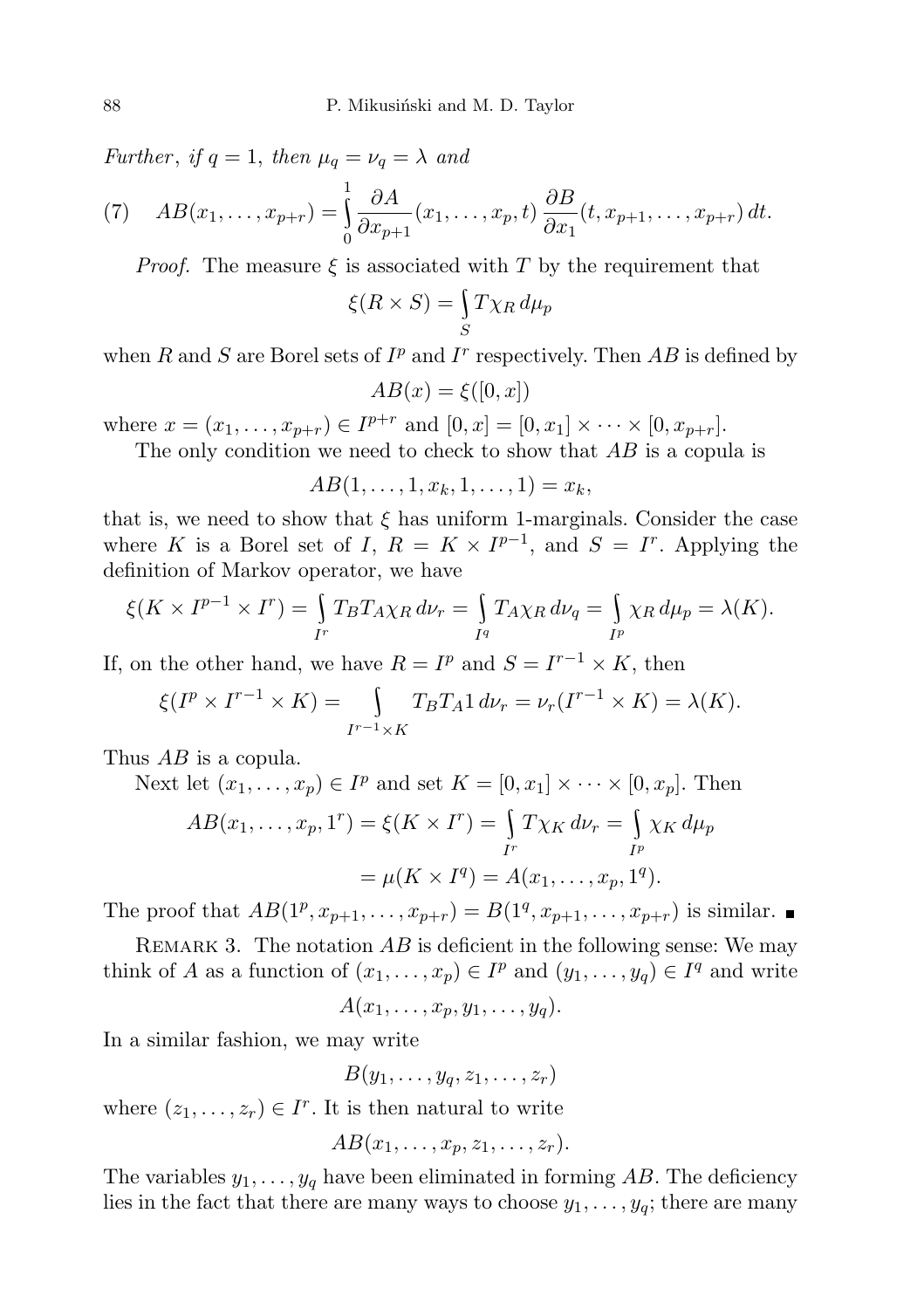possibilities for  $q$  and there is no necessity to choose them all from the "front" end" or "rear end" of the domains. Hence there are many products that can be formed. In this particular discussion, for example, it might be more useful to use a symbol such as

$$
A \underset{y_1,\ldots,y_q}{*} B
$$

for AB.

**3.3.2.** A minimal "join" of two copulas. The "product" that we define in equation (8) below is clearly one suggested by our considerations of Markov operators though not directly defined by them. This construction was originally introduced in [5] and used to study Markov processes. Here, however, we investigate a different question.

When given  $p$ - and  $q$ -copulas A and B respectively, we may wish to find an *n*-copula C having A and B as marginals. A simple and easy way to do this is to set  $C(x, y) = A(x)B(y)$  where  $x \in I^p$  and  $y \in I^q$ . Is there any less obvious way to do this? Is there some way to do this that "crowds  $A$  and  $B$ " as close together" as possible?

We offer one answer to this question. In what follows, it is intended that

$$
x = (x_2, ..., x_p) \in I^{p-1}, \quad y = (y_2, ..., y_q) \in I^{q-1}, \quad t, u \in I.
$$

THEOREM 9. Let A and B be p- and q-copulas respectively. Define  $C$ :  $I^{p+q-1} \to \mathbb{R}$  by

(8) 
$$
C(u, x, y) = \int_{0}^{u} \frac{\partial A}{\partial t}(t, x) \frac{\partial B}{\partial t}(t, y) dt.
$$

Then C is a  $(p+q-1)$ -copula having A and B as marginals. Further,  $p+q-1$ is the minimal dimension for which one can, in general, construct a copula C having given p- and q-copulas A and B as marginals.

*Proof.* The fact that C is a copula is noted in  $[5]$ . It is easily checked that  $A$  and  $B$  are marginals of  $C$ .

To prove the minimality of  $p+q-1$ , set  $A(x_1, \ldots, x_n) = \min(x_1, \ldots, x_n)$ and  $B(y_1, \ldots, y_q) = y_1 \cdots y_q$ . We may suppose that C is an *n*-copula having A and B as marginals and such that  $n \leq p + q - 1$ . It will suffice to show that we must have  $n = p+q-1$ . We may, without loss of generality, suppose that

$$
C(x_1,\ldots,x_p,1^{n-p})=A(x_1,\ldots,x_p).
$$

Because A is the copula min, we see that the support of  $\mu$ , the probability measure associated with  $C$ , must lie in

$$
P = \{(t, \ldots, t, u_1, u_2, \ldots, u_{n-p}) : t, u_k \in I \text{ for } k = 1, \ldots, n-p\} \subseteq I^n.
$$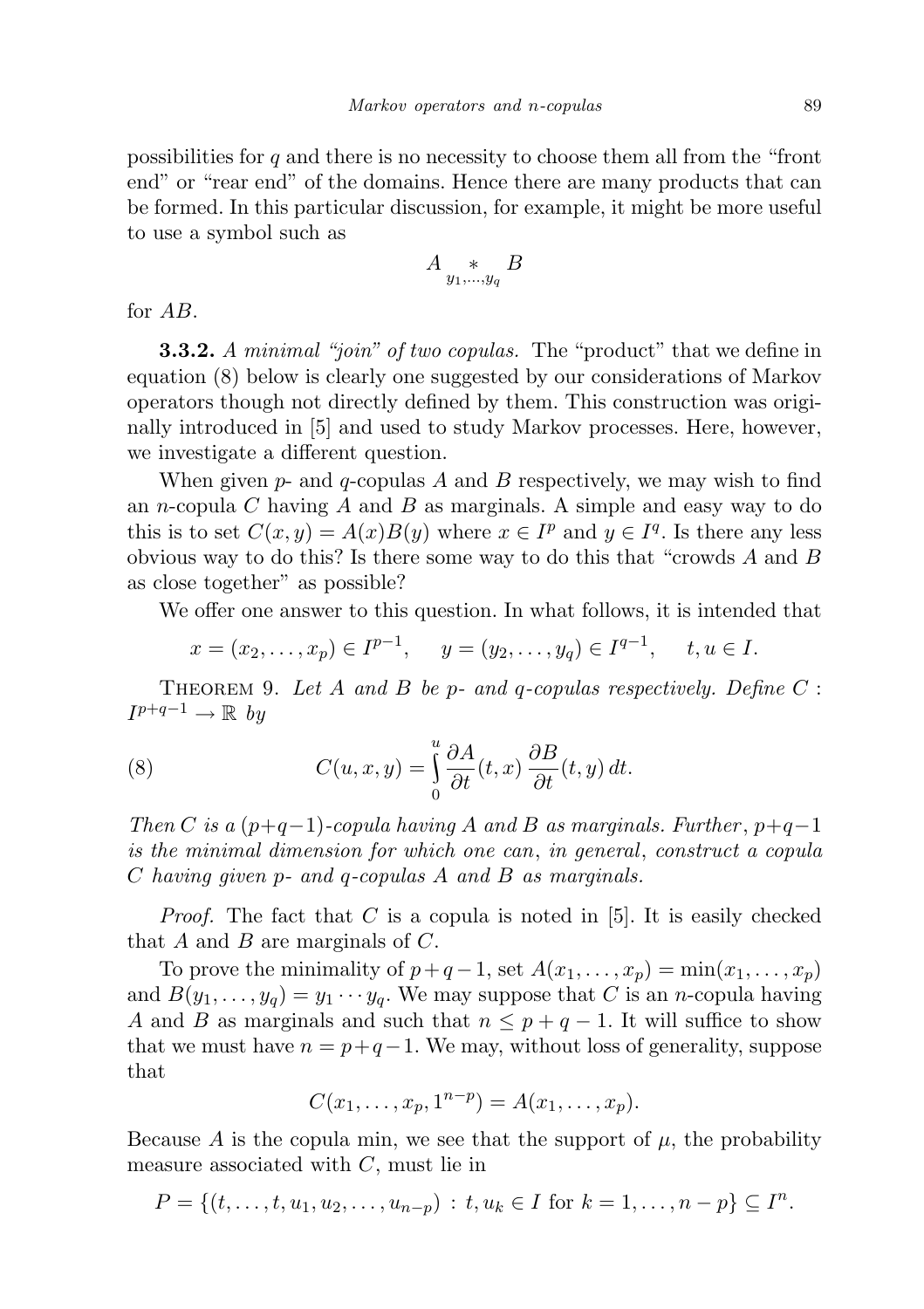Now let us suppose that  $n < p+q-1$ . Choose nondegenerate intervals  $J_1, J_2$ in I such that  $J_1 \cap J_2 = \emptyset$ . Set

$$
K = I^{p-2} \times J_1 \times J_2 \times I^{n-p}.
$$

We may, again without loss of generality, assume that  $B$  occurs as a marginal of C in such a way that

$$
\mu(K) = \mu_B(J_1 \times J_2 \times I^{q-2}) = \lambda^2(J_1 \times J_2) > 0.
$$

However, we also have  $K \cap P = \emptyset$ , so  $\mu(K) = 0$ . From this contradiction, we conclude that  $n = p + q - 1$ .

**3.4.** Sequential convergence. In the next two definitions, let  $C, C_1, C_2, \ldots$ be *n*-copulas and  $\mu$ ,  $\mu_1$ ,  $\mu_2$ ,... the respective associated probability measures on  $I<sup>n</sup>$ . Recall the definition of  $I<sup>(n,i)</sup>$  from Subsection 3.2, and let  $\nu_i$  be the marginal measure of  $\mu$  on  $I^{(n,i)}$  and  $\nu_{ki}$  be the marginal measure of  $\mu_k$  on  $I^{(n,i)}.$ 

DEFINITION 2. We write

$$
C_k \xrightarrow{\mathfrak{M}} C
$$

provided that for all  $i \in \{1, ..., n\}$  and for all bounded, measurable f:  $I^{n-1} \to \mathbb{R}$  we have

$$
\lim_{k \to \infty} \int\limits_I |T_k^i f(t) - T^i f(t)| dt = 0
$$

where  $T^i: L^{\infty}(I^{(n,i)}, \nu_i) \to L^{\infty}(I, \lambda)$  and  $T^i_k: L^{\infty}(I^{(n,i)}, \nu_{ki}) \to L^{\infty}(I, \lambda)$ are the Markov operators associated with  $\mu$  and  $\mu_k$  respectively.

Notice in this last definition that although a Markov operator is applied to an equivalence class of functions, we choose  $f$  to be an actual function. If we were, for example, to denote the equivalence class of f in  $L^{\infty}(I^{(n,i)}, \nu_i)$ as  $[f]_{\nu_i}$ , then for a given bounded, measurable f, we might more carefully write  $T_k^i f - T^i f$  as  $T_k^i([f]_{\nu_{ki}}) - T^i([f]_{\nu_i}).$ 

DEFINITION 3. We write

$$
C_k \xrightarrow{\partial} C
$$

provided that for all  $i \in \{1, \ldots, n\}$  we have

$$
\lim_{k \to \infty} \int_{I} \left| \frac{\partial C_k}{\partial x_i}(x_1, \dots, t, \dots, x_n) - \frac{\partial C}{\partial x_i}(x_1, \dots, t, \dots, x_n) \right| dt = 0
$$

where  $t$  is the *i*th coordinate of the *n*-tuple.

THEOREM 10. Let  $C, C_1, C_2, \ldots$  be n-copulas and consider the following conditions: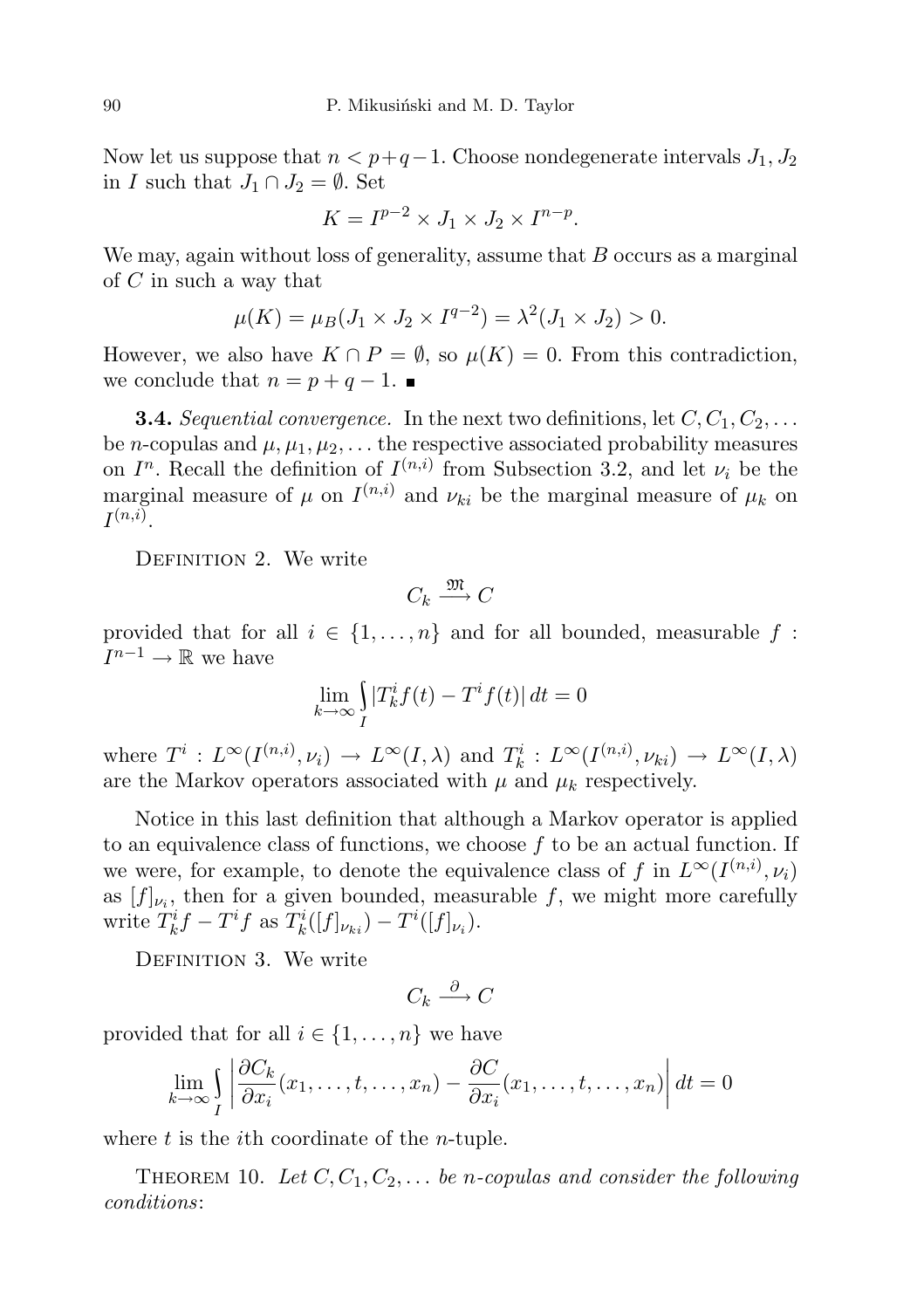(1) 
$$
C_k \xrightarrow{\mathfrak{M}} C
$$
.  
\n(2)  $C_k \xrightarrow{\partial} C$ .  
\n(3)  $C_k \rightarrow C$  uniformly.  
\nThen  $(1) \Rightarrow (2) \Rightarrow (3)$ .  
\n*Proof.*  $(1) \Rightarrow (2)$ . If we set  $f = \chi_{[0,x_2] \times \cdots \times [0,x_n]}$  in  
\n
$$
\lim_{k \to \infty} \int_I |T_k^1 f - T^1 f| d\lambda = 0,
$$

the desired result follows immediately.

 $(2) \Rightarrow (3)$ . Since

$$
|C_k(x_1, x_2, \dots, x_n) - C(x_1, x_2, \dots, x_n)|
$$
  
= 
$$
\left| \int_0^{x_1} \left( \frac{\partial C_k}{\partial x_1}(t, x_2, \dots, x_n) - \frac{\partial C}{\partial x_1}(t, x_2, \dots, x_n) \right) dt \right|
$$
  

$$
\leq \int_0^1 \left| \frac{\partial C_k}{\partial x_1}(t, x_2, \dots, x_n) - \frac{\partial C}{\partial x_1}(t, x_2, \dots, x_n) \right| dt,
$$

the result follows.

We want to give examples or establish conditions under which these convergences might occur. We begin with some "natural" approximations of copulas that are again copulas.

It is useful to first describe a partition of  $I<sup>n</sup>$  into cells: Let m be a "large" natural number and define

$$
I_{m,i}^n = \left[\frac{i_1}{m}, \frac{i_1+1}{m}\right] \times \cdots \times \left[\frac{i_n}{m}, \frac{i_n+1}{m}\right]
$$

where i is the multi-index  $(i_1, \ldots, i_n)$  with each  $i_k$  in  $\{0, 1, \ldots, m-1\}$ .

Now here are two approximations of copulas that are investigated in [8], [9], and [11]:

EXAMPLE 5 (Checkerboard approximation). Let C be a given *n*-copula and  $\mu$  the associated probability measure. For  $i = (i_1, \ldots, i_n)$ , let  $\chi_i$  be the characteristic function of  $I_{m,i}^n$ . Then the  $m \times \cdots \times m$  checkerboard approximation  $C_m$  of C is constructed by replacing  $\mu$  with a probability measure  $\mu_m$  on  $I^n$  in such a way that  $\mu_m$  has constant density  $\mu(I_{m,i}^n)/\lambda^n(I_{m,i}^n) = m^n \mu(I_{m,i}^n)$ on each cell  $I_{m,i}^n$ . Of course,  $C_m$  is the *n*-copula associated with  $\mu_m$ . If we permit  $i/m$  to stand for the point  $(i_1/m, \ldots, i_n/m) \in I^n$ , then we have  $C_m(i/m) = C(i/m)$  for all i, and the density of  $C_m$  is given by

(9) 
$$
C_m^{(n)} = \frac{\partial^n C_m}{\partial x_1 \cdots \partial x_n} = m^n \sum_i \mu(I_{m,i}^n) \chi_i.
$$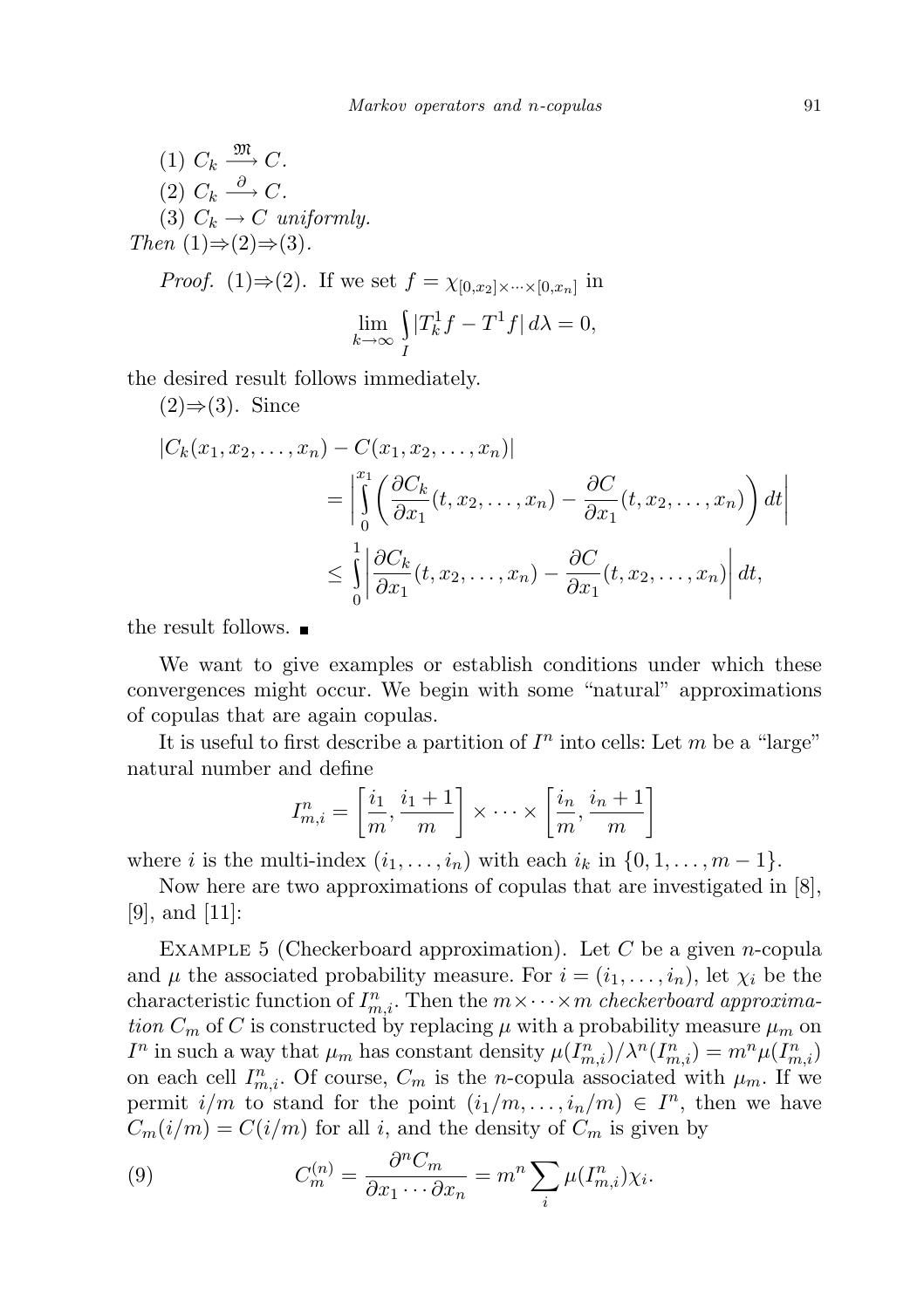Example 6 (Bernstein approximation). It turns out that the standard Bernstein approximation of a copula is again a copula. (See [11] for more detail on this example.) Let C and  $\mu$  be as before.

We describe the Bernstein approximation process for  $C$ : The mth degree Bernstein polynomial  $b_{i,m}: I \to \mathbb{R}$  is given by

$$
b_{i,m}(t) = {m \choose i} t^i (1-t)^{m-i}, \quad i = 0, 1, ..., m.
$$

We extend this to  $B_{i,m}^n : I^n \to \mathbb{R}$  by taking i to be a multi-index,  $i =$  $(i_1, \ldots, i_n)$ , with each  $i_k$  in  $\{0, 1, \ldots, m\}$ , and setting

$$
B_{i,m}^n(x) = b_{i_1,m}(x_1)b_{i_2,m}(x_2)\cdots b_{i_n,m}(x_n)
$$

where  $x = (x_1, \ldots, x_n) \in I^n$ . Then by the  $m \times \cdots \times m$  Bernstein approximation to C we mean

$$
A_m(x) = \sum_i C(i/m) B_{i,m}^n(x)
$$

where  $x \in I^n$  and i is a multi-index.

We accept that  $A_m$  is an *n*-copula, and since C is continuous, it is a standard result of analysis that  $A_m$  converges uniformly to C on  $I^n$ . If we extend our definition of  $b_{i,m}$  by setting

$$
b_{-1,m} = b_{m+1,m} = 0,
$$

then we can show that

$$
b'_{i,m} = m(b_{i-1,m-1} - b_{i,m-1}), \quad i = 0, 1, ..., m.
$$

It is then possible to prove that the density of  $A_m$  is given by

(10) 
$$
A_m^{(n)} = \frac{\partial^n A_m}{\partial x_1 \cdots \partial x_n}(x_1, \ldots, x_n) = m^n \sum_i \mu(I_{m,i}^n) B_{i,m-1}^n.
$$

Coming back to the theme of convergence, we have the following result from  $|11|$ :

THEOREM 11. Let  $C_m$  and  $A_m$  be, respectively, the  $m \times \cdots \times m$  checkerboard and Bernstein approximations to a given n-copula C. Then  $C_m$ ,  $A_m$  $\stackrel{\partial}{\longrightarrow} C$  as  $m \to \infty$ , however we do not, in general, have either  $C_m \stackrel{\mathfrak{M}}{\longrightarrow} C$  or  $A_m \stackrel{\mathfrak{M}}{\longrightarrow} C.$ 

M-convergence seems to require much stronger conditions than ∂-convergence or uniform convergence. We do, however, establish some conditions under which it does occur.

THEOREM 12. Let  $C, C_1, C_2, \ldots$  be n-copulas with associated probability measures  $\mu, \mu_1, \mu_2, \ldots$  respectively. Assume that

1. C and each  $C_k$  has a density  $C^{(n)}$  and  $C_k^{(n)}$  $\binom{n}{k}$  respectively,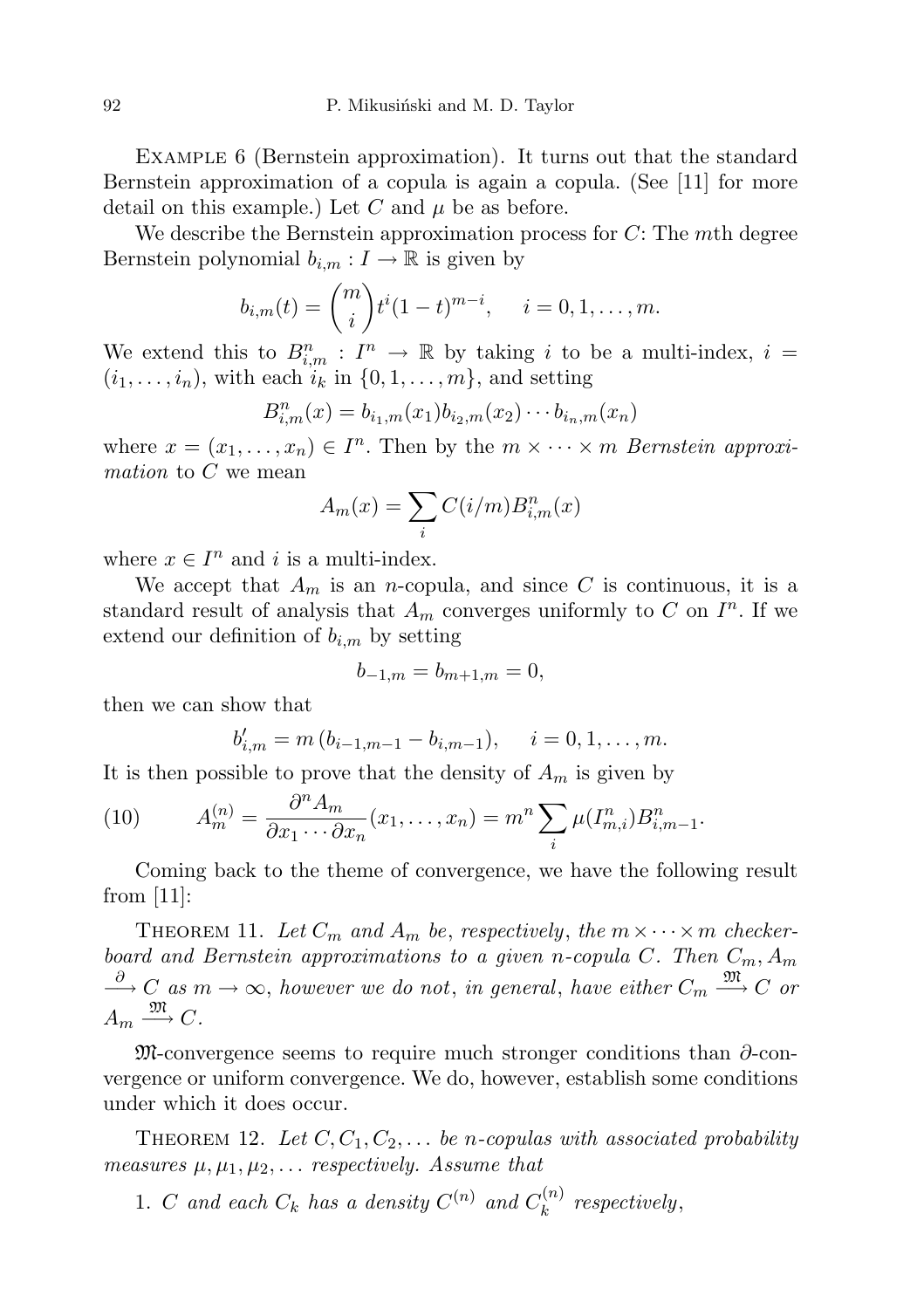2. 
$$
C_k^{(n)} \to C^{(n)}
$$
 in  $L^1(I^n, \lambda^n)$ .

Then  $C_k \xrightarrow{\mathfrak{M}} C$ .

*Proof.* It suffices to consider the factorization  $I^n = I \times I^{n-1}$  of the unit cube and the Markov operators  $T, T_k : L^{\infty}(I^{n-1}) \to L^{\infty}(I)$  associated with  $\mu$  and  $\mu_k$  respectively. We know by Remark 2 that

$$
Tf(x) = \int_{I^{n-1}} C^{(n)}(x, y) f(y) dy
$$
 and  $T_k f(x) = \int_{I^{n-1}} C_k^{(n)}(x, y) f(y) dy$ 

where  $x \in I$  and  $y \in I^{n-1}$ . Then for bounded, measurable  $f: I^{n-1} \to \mathbb{R}$ , we have

$$
0 \le \int_{I} |T_k f - Tf| d\lambda = \int_{I} \left| \int_{I^{n-1}} (C_k^{(n)} - C^{(n)})(x, y) f(y) dy \right| dx
$$
  

$$
\le \int_{I^n} |(C_k^{(n)} - C^{(n)})(x, y)| ||f||_{\infty} dy dx \to 0 \quad \text{as } k \to \infty.
$$

Hence  $C_k \stackrel{\mathfrak{M}}{\longrightarrow} C$ .

An obvious next step is to ask for  $C, C_1, C_2, \ldots$  that satisfy the hypotheses of Theorem 12. Toward that end, we assume in the next two lemmas that C is a given *n*-copula with associated probability measure  $\mu$  and density  $C^{(n)}$ .

LEMMA 1. If  $C^{(n)}$  is continuous on  $I^n$  and  $C_m$  is the  $m \times \cdots \times m$ checkerboard approximation of C, then  $C_m^{(n)} \to C^{(n)}$  uniformly  $\lambda^n$ -a.e. on  $I^n$  as  $m \to \infty$ .

*Proof.* Choose  $\varepsilon > 0$ . By the uniform continuity of  $C^{(n)}$  on  $I^n$ , we can choose m so large that if  $y, z \in I_{m,i}^n$ , then  $|C^{(n)}(y) - C^{(n)}(z)| < \varepsilon$ . Notice that for every multi-index  $i = (i_1, \ldots, i_n)$  there exists  $y_i \in I^n_{m,i}$  such that

$$
\mu(I_{m,i}^n) = \int\limits_{I_{m,i}^n} C^{(n)} d\lambda^n = C^{(n)}(y_i) \frac{1}{m^n}.
$$

Let us choose  $x \in I^n$  such that x lies in the interior of some cell  $I^n_{m,j}$ ; the set of such x has  $\lambda^n$ -measure 1. Recalling the formula (9) and the fact that  $\chi_i$  is the characteristic function of  $I_{m,i}^n$ , we have

$$
|C_m^{(n)}(x) - C^{(n)}(x)| = \left| m^n \sum_i \mu(I_{m,i}^n) \chi_i(x) - C^{(n)}(x) \right|
$$
  
=  $|C^{(n)}(y_j) - C^{(n)}(x)| < \varepsilon.$ 

LEMMA 2. If  $C^{(n)}$  is continuous on  $I^n$  and  $A_m$  is the  $m \times \cdots \times m$ Bernstein approximation of C, then  $A_m^{(n)} \to C^{(n)}$  uniformly on  $I^n$  as  $m \to \infty$ .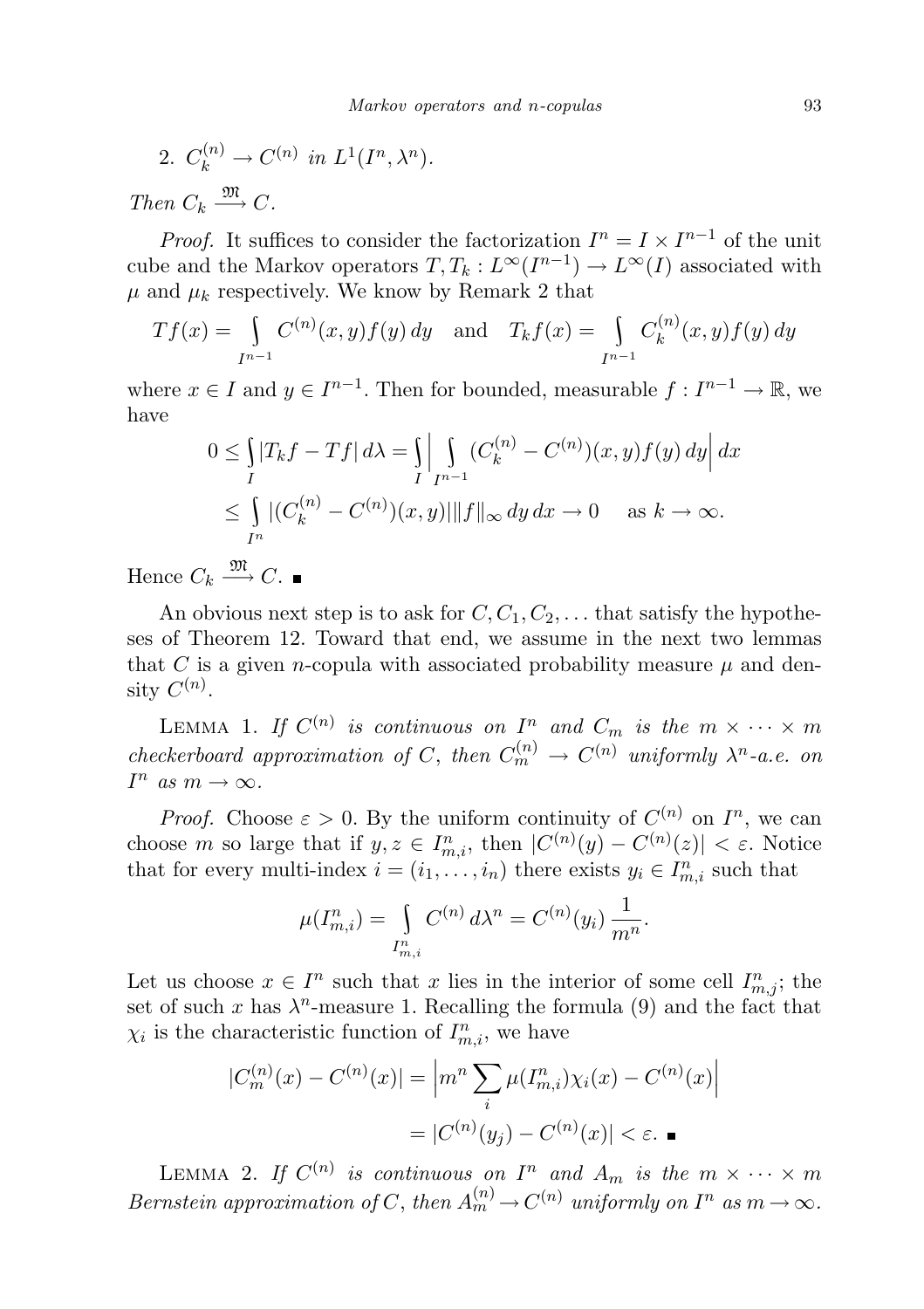*Proof.* Choose  $\varepsilon > 0$ . By the uniform continuity of  $C^{(n)}$ , we can choose m so large that if  $|y - z| < n/(m - 1)$ , then  $|C^{(n)}(y) - C^{(n)}(z)| < \varepsilon$ . As in the last lemma, for every multi-index  $i = (i_1, \ldots, i_n)$ , there exists  $y_i \in I^n_{m,i}$ such that  $\mu(I_{m,i}^n) = C^{(n)}(y_i)/m^n$ . Recalling that  $i/m$  stands for a point in  $I_{m,i}^n$ , we see that  $|y_i - i/m| < n/m$  so that  $|C^{(n)}(y_i) - C^{(n)}(i/m)| < \varepsilon$ . We shall also make use of the fact that  $|i/m - i/(m - 1)| < n/(m - 1)$  so that

$$
\left|C^{(n)}(y_i) - C^{(n)}\left(\frac{i}{m-1}\right)\right| < 2\varepsilon.
$$

In what follows, we use the notation of Example 6. We know that  ${b_{i,m}}_{i=0}^m$  is a partition of unity for I, so it follows that  ${B_{i,m}^n}_{i}$  is a partition of unity for  $I<sup>n</sup>$  where i is now a multi-index. Recalling the expression in (10) for  $A_m^{(n)}$ , we see that

$$
|A_m^{(n)} - C^{(n)}| = \left| m^n \sum_i \mu(I_{m,i}^n) B_{i,m}^n - C^{(n)} \right| = \left| \sum_i C^{(n)}(y_i) B_{i,m}^n - C^{(n)} \right|
$$
  

$$
\leq \left| \sum_i C^{(n)} \left( \frac{i}{m-1} \right) B_{i,m}^n - C^{(n)} \right|
$$
  

$$
+ \left| \sum_i \left( C^{(n)}(y_i) - C^{(n)} \left( \frac{i}{m-1} \right) \right) B_{i,m}^n \right|
$$
  

$$
\leq \left| \sum_i C^{(n)} \left( \frac{i}{m-1} \right) B_{i,m}^n - C^{(n)} \right| + 2\varepsilon.
$$

Now  $\sum_i C^{(n)}(i/(m-1))$   $B_{i,m}^n$  is the  $(m-1)\times\dots\times(m-1)$  Bernstein approximation to  $C^{(n)}$  and must converge uniformly to  $C^{(n)}$  since  $C^{(n)}$  is continuous. This establishes the result.  $\blacksquare$ 

Uniform convergence  $\lambda^n$ -a.e. implies  $L^1$ -convergence, so by Theorem 12, we have the following:

THEOREM 13. If C is an n-copula such that  $C^{(n)}$  is continuous and if  $C_m$  and  $A_m$  are the checkerboard and Bernstein approximations of C respectively, then  $C_m$ ,  $A_m \stackrel{\mathfrak{M}}{\longrightarrow} C$ .

Acknowledgements. We are grateful to the referee for his suggestions and corrections that have improved this paper.

## References

- [1] R. B. Ash, Real Analysis and Probability, Academic Press, Orlando, FL, 1970.
- [2] J. Behboodian, A. Dolati and M. Ubeda-Flores, A multivariate version of  $Gini's$ rank association coefficient, Statist. Papers 48 (2007), 295–304.